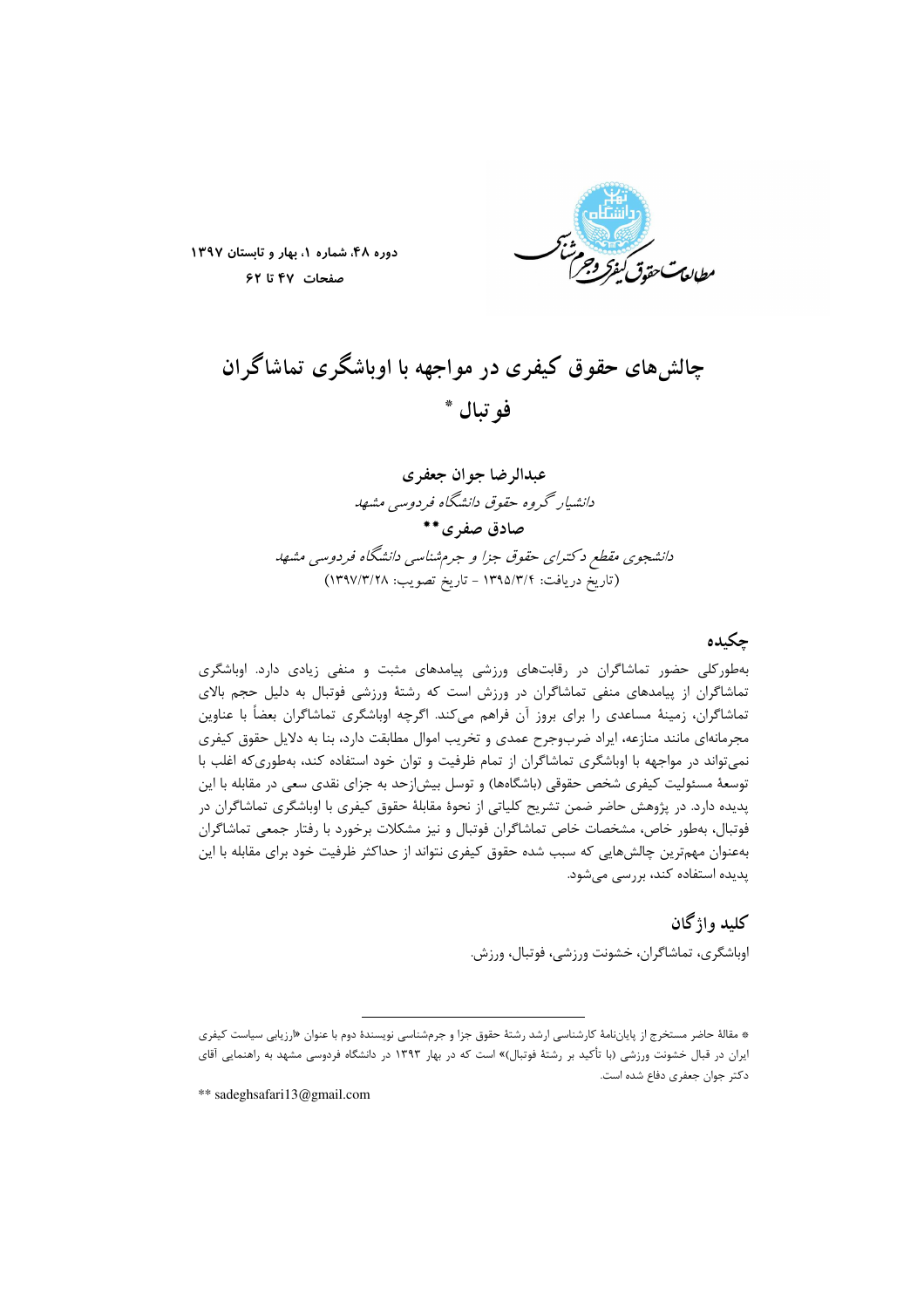*طابع<sup>ت</sup> حقوق كيفركر وجرم شبح* 

#### مقدمه

۴٨

در لسان عرف به همهٔ افرادی که برای تماشای یک شتهٔ ورزشی در ورزشگاه حاضر می شوند، تماشاگر در معنای عام گفته میشود که خصلت بیطرفی نسبی بر رفتار آنها غالب است. این گروه که می توان از آنها با عنوان «تماشاچی»<sup>۱</sup> یاد کرد، تعصب زیادی روی تیمی خاص ندارند و نتیجهٔ بازی برای آنها اهمیت زیادی ندارد. در مقابل تماشاگر در معنای خاص<sup>۲</sup> که به آنها «تشویق *گ*ران یا هواداران»<sup>۲</sup> نیز گفته میشود، افرادی هستند که به یک تیم یا باشگاه خاص تعصب می<sub>9</sub>رزند و یوپایی بیشتری از تماشاچیان عادی دارند (صفری شیرکوهی و زندی، ۱۳۹۱: ۱۴). این نوع تماشاگران، بخشی از زندگی خود را برای تشویق تیم موردعلاقهشان اختصاص میدهند و تعصب زیادی روی تیم محبوب خود دارند و خیلی سریع تحت تأثیر رفتار جمعی قرار میگیرند. این عده از تماشاگران بیشتر تصمیماتی را که داور مسابقه، علیه تیم محبوبشان اعلام می کند، ناعادلانه میدانند. <sup>۲</sup>

بهطورکلی بقای فوتبال بهعنوان پرطرفدارترین ورزش دنیا و درآمدهای کلان آن، به حضور تماشاچیان در ورزشگاهها بستگی دارد. تعداد تماشاگرانی که امروزه برای دیدن مسابقات مهم فوتبال به ورزشگاه می وند، بههیچوجه ازلحاظ کمیت با تماشاگران گذشته قابل مقایسه نیست، چراکه براساس شواهد موجود، «د<sub>ر</sub> هشت سال اول برگزاری مسابقات جامجهانی، جمعیت تماشاگران، حتی در بازی فینال از پنج هزار نفر تجاوز نمی کرد» (ویلیامز و دیگران، ۱۳۷۹: ۷۹). ولی در حال حاضر استقبال از فوتبال مثل گذشته نیست، ورزشگاههایی که امروزه برای فوتبال ساخته می-شوند، فضایی برای قریب به صدهزار نفر تماشاگر را در نظر میگیرند.<sup>۵</sup> پیش بینی این تعداد سکو برای تماشاگران فوتبال، اگرچه از منظر کارکردهای مثبتی که برای حضور تماشاگران برشمرده می شود، بسیار مفید خواهد بود و موجب جذابتر شدن رشتهٔ ورزشی فوتبال خواهد شد باید توجه داشت حضور تعداد زیادی از افراد در یکجا، خطر بالقوهای را ایجاد خواهد کرد که در کنار ناهماهنگی در انجام مسابقه، داوری ناعادلانه، ضعف در برنامهریزی یا کمبودهای ساختاری مجموعهٔ ورزشی می تواند سبب بروز احساسات، هیجانات و واکنشهای نابهنجار تماشاگران بهصورت شعار، پرتاب اشیا، فحاشی، آشوب، تخریب ورزشگاه یا آسیب رساندن به دیگران شود (رحیمی و دیگران، ۱۳۸۰:  $(f^{\bullet}$ 

1. Audience

۲. با توجه به اینکه واژههای «هوادار و مشوق» در لسان عرف چندان کاربرد ندارد، از این پس واژهٔ «تماشاگر» در این نوشتار به این نوع از حضار در ورزشگاهها اشاره دارد.

<sup>3.</sup> Fans

۴. در این زمینه برخی معتقدند هرچه تماشاچیان متعصب تر باشند، کمتر قادر به دیدن اعمال و تصمیمات داور بهطور واقع بنانه و منصفانهاند (فراست، ۱۳۶۶: ۲۴۷).

۵. در کتابچهٔ جامجهانی ۱۹۹۴ ادعا شده است که تعداد بینندگان جامجهانی ۱۹۹۴ آمریکا ۳۱ میلیارد نفر تخمین زده میشود، درحالی که در جامجهانی ۱۹۹۰ ایتالیا، ۲۵/۶ میلیارد بینندهٔ تلویزیونی، بازیهای جام جهانی فوتبال را تماشا کردند (کوپر، ۱۳۸۹: ٢١). همچنین آمارها حاکی از این است که مسابقهٔ نهایی جام جهانی ١٩٩٨ را بیش از ٣ میلیارد نفر در سراسر دنیا تماشا کردند (رایلی و ویلیامز، ۱۳۸۴: ۴۲۲-۴۲۳).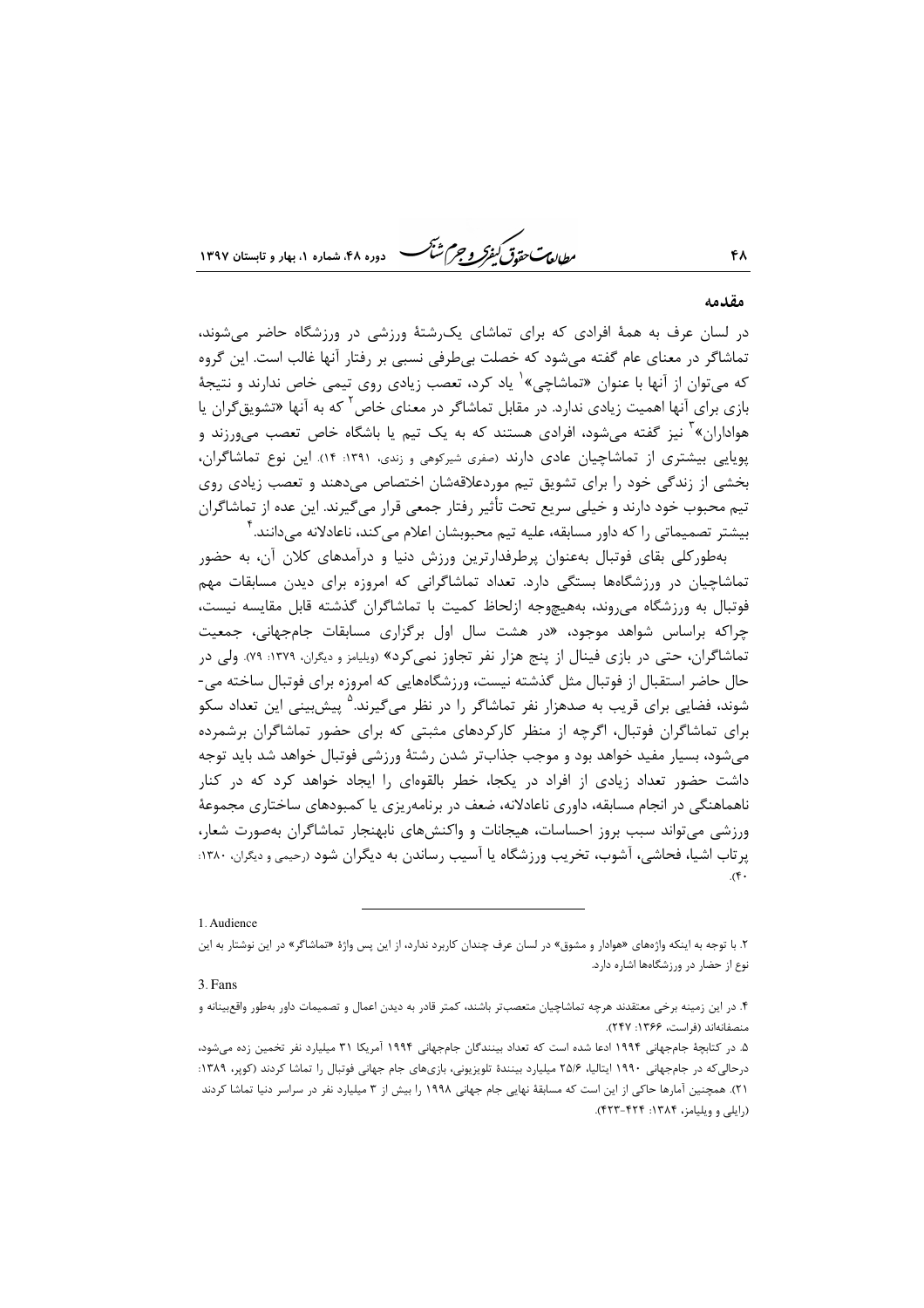رفتار تماشاگران بهخصوص رشتهٔ فوتبال در بازیهای حساس بهویژه شهرآوردها، همواره از دغدغههای مسئولان برگزاری این بازیها و جامعهٔ ورزش کشور بوده است. این رفتارها در اغلب بازیهای مهم، منشأ برخی آسیبهای اقتصادی، اجتماعی و فرهنگی بودهاند. محققان علوم مختلف در کشورهای متعدد برای آسیبشناسی رفتارهای نابهنجار تماشاگران تاکنون تلاشهایی کردهاند. برای نمونه اوباشگری تماشاگران در ورزش ازجمله پدیدههایی است که از دیدگاه روانشناسی اجتماعی و جامعهشناسی بسیار بررسی شده و پژوهشهای زیادی نیز تاکنون در این زمینه انجام گرفته است. نتایج این تحقیقات طی طرحهای مختلف و در بازیهای زیادی استفاده شده است، اما هیچگاه نتوانستهاند به اهداف مطلوب و موردنظر برسند و اوباشگری تماشاگران در ورزش را ریشه-کن کنند. ناامیدی از مقابلهٔ بنیادین و مؤثر با اوباشگری در تماشاگران فوتبال بهحدی پیشرفت کرده است که برخی معتقدند «خشونت در تماشاگران فوتبال از بین نمی رود، مگر اینکه مسابقهٔ فوتبال ,ا بدون تماشاگر برگزار كنيم» «پولاسال، ١٣٧٩: ٣۴۵).

نظر به اینکه باوجود تدابیر کیفری وسیعی (در معنای اعم) که برای مقابله با خشونت ورزشکاران و اوباشگری تماشاگران در فوتبال اندیشیده میشود، هنوز هم شاهد حوادث تلخ و ناگواري در اين حوزه هستيم، ازاين٫و مي توان عدم توفيق در مقابله با اين پديدهٔ نابهنجا٫ در ورزش فوتبال را بهعنوان شکست رویکردهای اتخاذی تلقی کرد. بدینسان در پژوهش حاضر این پرسش اساسی مطرح است که اساساً سیاست کیفری در مقابله با پدیدهٔ خشونت در ورزش و بهطور خاص اوباشگری تماشاگران فوتبال با چه چالشهایی مواجه است که قادر نیست از تمام ظرفیت و توان خود استفاده کند؟ نگارندگان با استفاده از روش تحقیق توصیفی — تحلیلی و بهصورت کتابخانهای مطالب این تحقیق را جمعآوری کردهاند<sup>۲</sup> و در مقام پاسخ به پرسشهای طرحشده، بدواً مفهوم و مصادیق اوباشگری تماشاگران در فوتبال تشریح و سپس راهبردهای حقوق کیفری برای مقابله با آن بیان می شود و درنهایت چالش هایی که سبب عدم کارایی حقوق کیفری در مواجهه با این پدیده شدہ است، مطرح مے شود.

۱. مفهو م اوباشگر ي (هو ليگانيسم) آ آشکارترین نمونهٔ رفتار خشونتآمیز بین طرفداران فوتبال ٌ، پدیدهای موسوم به اوباشگری است که

3. Hooliganism

۱. در خصوص خشونت ورزشکاران ر.ک: مقالهای با عنوان «چالشهای حقوق کیفری در مواجهه با خشونت ورزشکاران در فوتبال» که از نگارندگان حاضر در شمارهٔ ۹ (زمستان ۱۳۹۳) فصلنامهٔ پژوهش حقوق کیفری به چاپ رسیده است.

۲. در این زمینه نگارندگان ضمن مراجعه به کتابها، نشریات، پایاننامهها، پایگاههای اطلاعرسانی اینترنتی، از تجربیات استادان و پژوهشگران این حوزه، قضات دادسرای ناحیهٔ ۱۹ تهران، رئیس کمیتهٔ انضباطی فدراسیون فوتبال و پیشکسوتان ورزش که بهنوعی در موضوع پژوهش صاحبنظر بودهاند نیز بهره بردهاند.

۴. به نظر برخی پژوهشگران، در بین فعالیتهای ورزشی تنها ورزش فوتبال است که سبب ایجاد اوباشگری به مفهوم مرسوم آن میشود (Cashmore, 2010: 218) .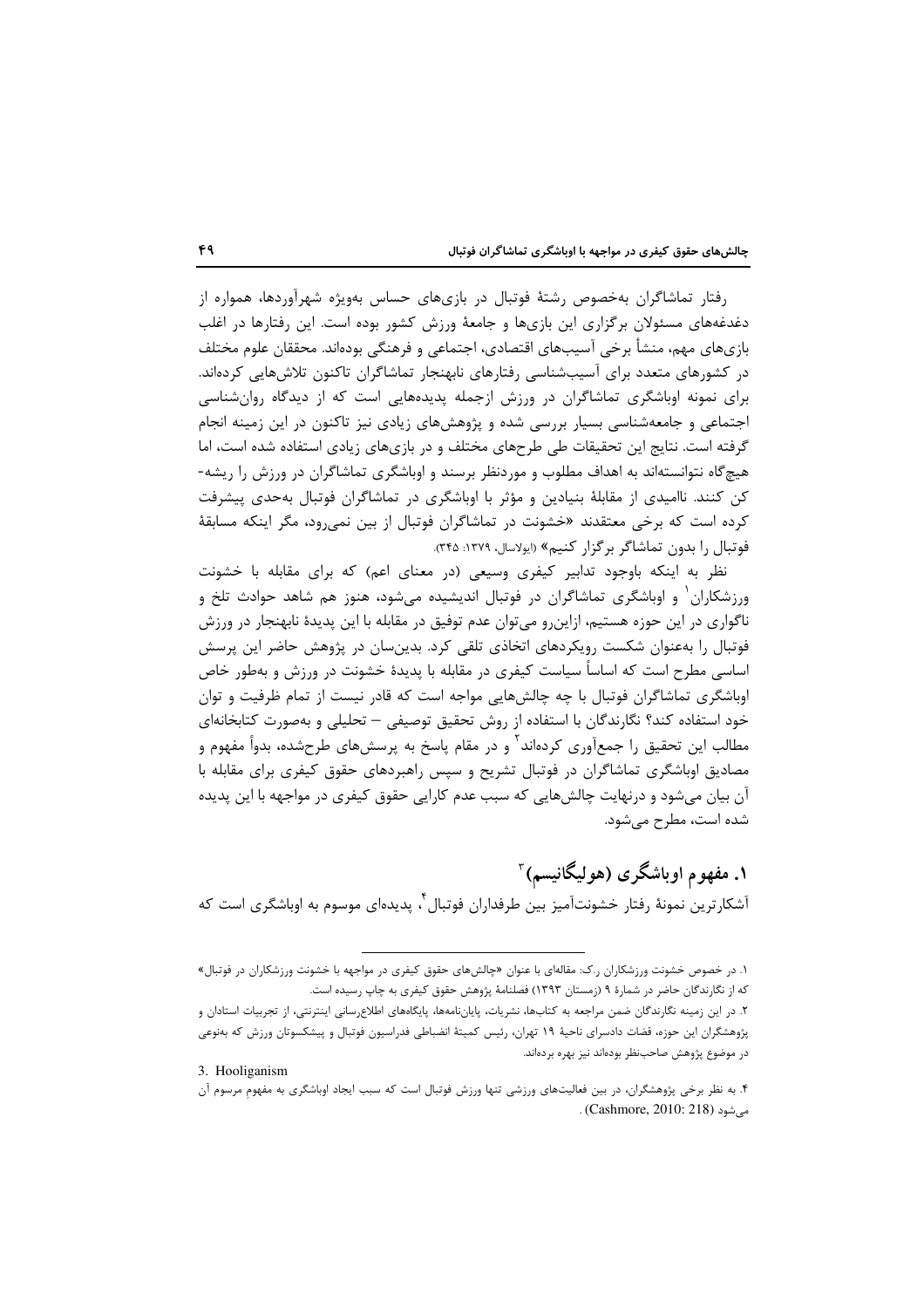ر<br>داداد پست متقدق گفتر و جرم شنگ هنداده ۴۸، شعاره ۱، بعاد و تابستان ۱۳۹۷

امروزه به شکل نسبتاً سازمان یافتهای در کشورهای صاحبنام فوتبال بهویژه در اروپا رواج دارد. ٰ هرچند تاکنون تعریف واحدی از این پدیده ارائه نشده است، برخی به طرفداران فوتبالی بهشدت خشن، اوباشگری می گویند (بیگی و مسعودی، ۱۳۸۵: ۸۰) و برخی دیگر معتقدند هولیگانیسم یا اوباشگری در فوتبال خشونت سازمان یافتهٔ عدهای از تماشاگران علیه تماشاگران تیم مقابل است :2006, (Spaaij, 2006) (11-10. بهنظر می رسد امروزه از این واژه برای برچسب زدن به رفتارهایی مانند اشکال متفاوت خشونت کلامی و فیزیکی، پرتاب اشیا به افراد، آسیب٫سانی به وسایل و امکانات باشگاهها و استادیومها، نزاع و در گیری و حتی نزاع با ابزارهایی مثل چاقو و اسلحه استفاده می شود. آ

برای پدیدهٔ اوباشگری در فوتبال، مصادیق فراوانی می توان ذکر نکرد.<sup>۲</sup> برای نمونه در بهمن ماه ۱۳۹۰ در کشور مصر شاهد یکی از وقایع بزرگ اوباشگری در فوتبال بودیم. در این حادثه که پس از مسابقهٔ دو تیم فوتبال «الاهلی و المصری» در شهر «پورت سعید» واقع شد، حداقل ۷۴ نفر کشته و صدها تن زخمی شدند. در پی این حادثه مجلس مصر سه روز عزای عمومی اعلام کرد؛ فدراسیون فوتبال مصر، برگزاری بازیهای لیگ را تا زمان نامشخصی لغو کرد و سایت فیفا نیز، این روز خونین را روزی سیاه برای تاریخ فوتبال خواند. در خصوص اوباشگری تماشاگران فوتبال در ایران هرچند دامنهٔ این حوادث در حد کشورهای دیگر نبوده است و نمونهای از اوباشگری تماشاگران که به کشته شدن فردی منجر شود، سراغ نداریم، اما چندین حادثه در تاریخچهٔ اوباشگری تماشاگران فوتبال ایران بهخصوص حین بازیهای شهرآورد تهران به چشم می خورد. ٔ

# ۰٫۲اهیر دهای حقوق کیفری برای مقابله با اوباشگری تماشاگران

در خصوص حوادث ناشی از عملیات ورزشی، بند «ث» مادهٔ ۱۵۸ قانون مجازات اسلامی ۱۳۹۲ بدین صورت مورد عملیات ورزشی را که به بروز حوادثی منجر شوند، با شرایطی مورد حمایت قرار

١. از ابتداى بهوجود آمدن پديدهٔ اوباشگرى تا به امروز، جامعهشناسان و محققان علوم اجتماعى هرگز تعريف واحد و سادهاى از آن بیان نکردهاند، اما فرهنگ لغت وبستر مفهوم این واژه را چنین شرح میدهد: این کلمه همچنین در مورد مراسم عبادی فرقهٔ خشونتطلب هندی بهکار برده میشود، بنابراین میتوان گفت یک واژهٔ کنایهآمیز و در نوع خودش بدنام است ( ,Bodin et al  $(2004:2)$ 

۲. برای این پدیدهٔ نابهنجار در فوتبال علل زیادی ذکر میکنند و اغلب آن را نشأتگرفته از عوامل اجتماعی میدانند. برای مطالعه در زمینهٔ ریشههای اجتماعی هولیگانیسم در فوتبال ر.ک: Giulianotti et al, 1994: 123.

۳. برای مطالعهٔ تفصیلی در خصوص برخی از مهم;ترین مصادیق اوباشگری و خشونت در فوتبال که در نقاط مختلف جهان واقع شده است، ر.ک: قاسمی و دیگران، ۱۳۸۸: ۷۸- ۶۴. همچنین در خصوص تاریخچهٔ هولیگانیسم در دورههای مختلف در انگلیس ر.ک:: Murphy, 1990: 38-93; Dunning, 1999: 132 در خصوص خشونتهای تماشاگران ورزشی در آمریکا ر.ک: Dunning, 1999: 132 159 : 1999 وبراى مطالعه در خصوص وضعيت هوليگانيسم در هلند ر.ك Giulianotti et al, 1994: 169

۴. در این زمینه می توان به ۲۵ آبان ۱۳۵۸ اشاره کرد که در جریان بازی دوستانه بین دو تیم استقلال و پرسپولیس، در اواخر بازی و درحالی که که نتیجهٔ بازی یک بر صفر به سود تیم استقلال در جریان بود، طرفداران تیم پرسپولیس به درون زمین بازی هجوم آوردند و بازی نیمهتمام قطع شد(کیهان ورزشی، آبان ۱۳۵۸: ش ۱۳۱۵). همچنین در حوادثی که در بهمن ۱۳۷۳ در بازی پرسپولیس و استقلال در ورزشگاه آزادی رخ داد که شاهد هجوم تماشاگران به داخل زمین بازی بودیم.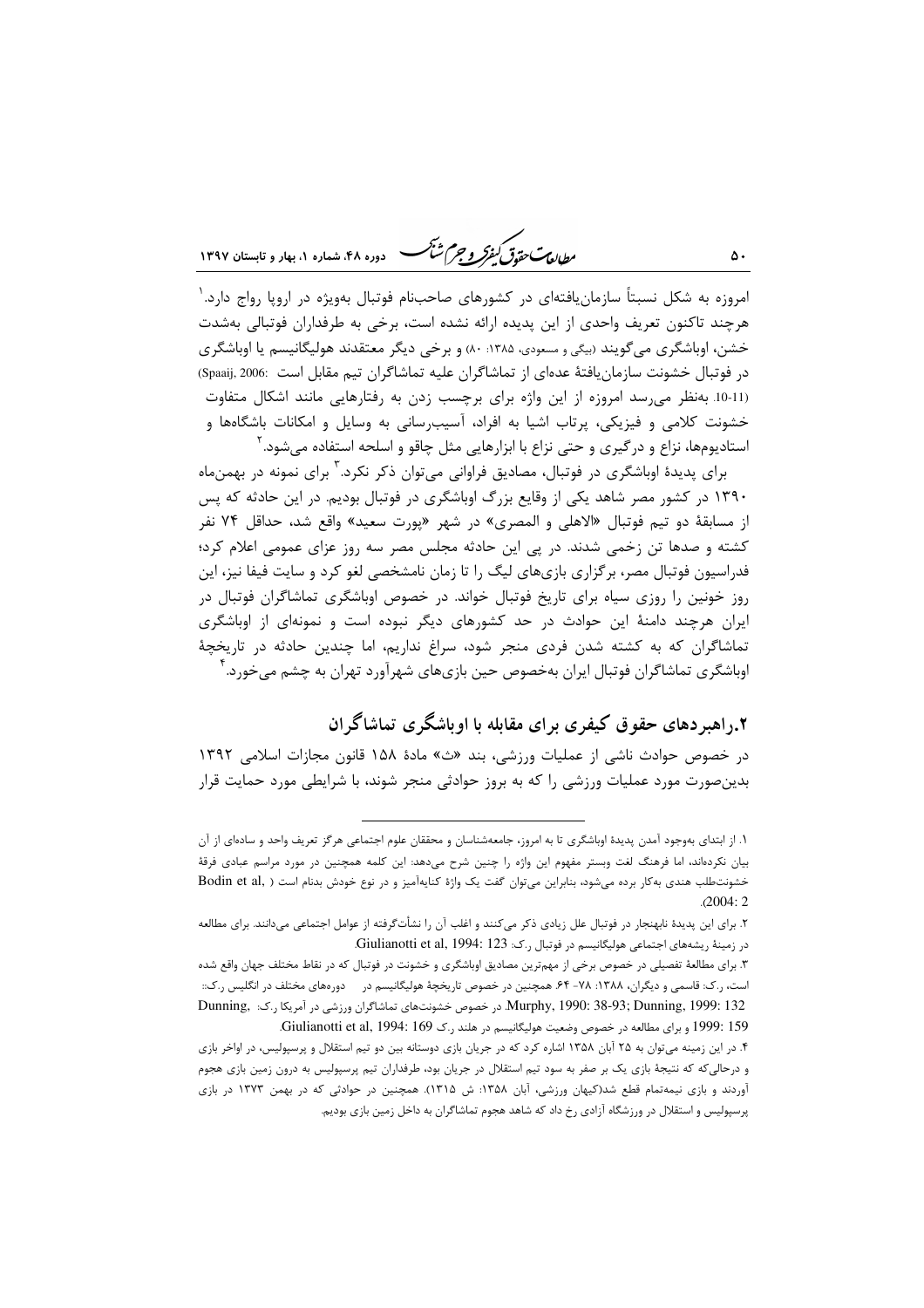داده و قابل مجازات ندانسته است و بدین نحو اشعار میدارد: عملیات ورزشی و حوادث ناشی از آن، مشروط بر اینکه سبب حوادث، نقض مقررات مربوط به آن ورزش نباشد و این مقررات هم مغایر موازين شرعي نباشد. بهنظر مي رسد با توجه به نص صريح مادهٔ ۱۵۸ قانون مجازات اسلامي، بههیچوجه نمیتوان اعمال خشونت آمیز تماشاگران را همانند اعمال ورزشکاران در نظر گرفت و از مصونیت مذکور در این ماده بهرهمند کرد، چراکه هرچند در متن مادهٔ مذکور بهصراحت بیان نشده است که شخص مرتکب الزاماً باید ورزشکار باشد، ولی از ذکر عبارت «عملیات ورزشی» به این نتيجه مىرسيم كه طرفين عمليات ورزشي الزامأ بايد ورزشكار باشند. ازاينرو افعال خشونتآميز تماشاگران رشتههای ورزشی (حتی اوباشگری در ورزشگاه) باید براساس کلیات و عمومات قانون مجازات اسلامی بهخصوص قسمت تعزیرات بررسی شود.

در این زمینه ازآنجاکه تماشاگران در رشتههای ورزشی و بهخصوص فوتبال، بهصورت جمعی به تماشای رقابت ورزشی می وند، ازاین رو یکی از مهم ترین عناوین مجرمانهای که در خصوص اوباشگری تماشاگران، مصداق پیدا میکند، «منازعه» موضوع مادهٔ ۶۱۵ قانون مجازات اسلامی است. مطابق این ماده چنانچه عدهای (بیش از سه نفر) با یکدیگر درگیر شوند و به یکدیگر آسیب و صدمهای وارد آورند، هر یک از شرکتکنندگان در نزاع (اعم از اینکه ضارب یا قاتل شناسایی شود یا نه) به مجازاتهای مذکور در این ماده محکوم میشوند. نکتهٔ حائز اهمیت در این ماده این است که مقنن صرف دخالت عمدی در نزاع را ملاک قرار داده است نه اینکه ایراد صدمات بهعمد حادث شده باشد. ازاین رو حتی ممکن است مجازات مذکور در این ماده علیه مصدوم نیز اجرا شود. همچنین رفتارهای اوباشگرانهٔ تماشاگران بعضاً میتواند با عناوین مجرمانهٔ دیگری مانند ایراد ضربوجرح عمدي، تخريب اموال عمومي يا اموال اشخاص عادي مطابقت داشته باشد.

همانطور که ملاحظه میشود مقنن کیفری ایران مشخصأ برای مقابله با اوباشگری تماشاگران تدابیر خاصی که با شرایط ارتکاب این پدیده مطابقت داشته باشد، پیش بینی نکرده و با اینکه فضای ارتکاب اوباشگری در ورزشگاهها با محیطهای دیگر متفاوت است، برخورد یکسانی مشاهده میشود. ازاین رو بهنظر می رسد بررسی آییننامهٔ انضباطی فدراسیون فوتبال در این خصوص میتواند مفید فایده باشد، چراکه نگارندگان در این پژوهش اولاً حقوق کیفری به معنای اعم را مدنظر قرار دادهاند و ثانیاً تنبیهات پیشبینیشده در این آییننامه در مواردی مشابهت زیاد با آنچه در حقوق کیفری به معنای خاص اعمال میشود دارد و ثالثاً بهنظر میرسد حتی کمیتهٔ انضباطی فدراسیون فوتبال نیز در مواجهه با اوباشگری تماشاگران با چالشهایی مواجه است و نمی تواند از حداکثر ظرفیت خود استفاده کند.

با توجه به اینکه تماشاگران نیز مطابق مادهٔ ۳ آیین:لمهٔ انضباطی فدراسیون فوتبال، در دامنهٔ شمول این مصوبه قرار دارند، باید دید تدابیری که برای مقابله با اوباشگری تماشاگران اندیشیده شده است چیست. با مرور مواد این مصوبه مشاهده میشود که در آییننامهٔ انضباطی برای خشونت تماشاگران دو نوع تنبیه در نظر گرفته شده است؛ برخی از این تنبیهات برای تماشاگری است که اغتشاش کرده و رفتار خشونتآمیز از او سر زده است که چنانچه شناسایی شود، علیه همان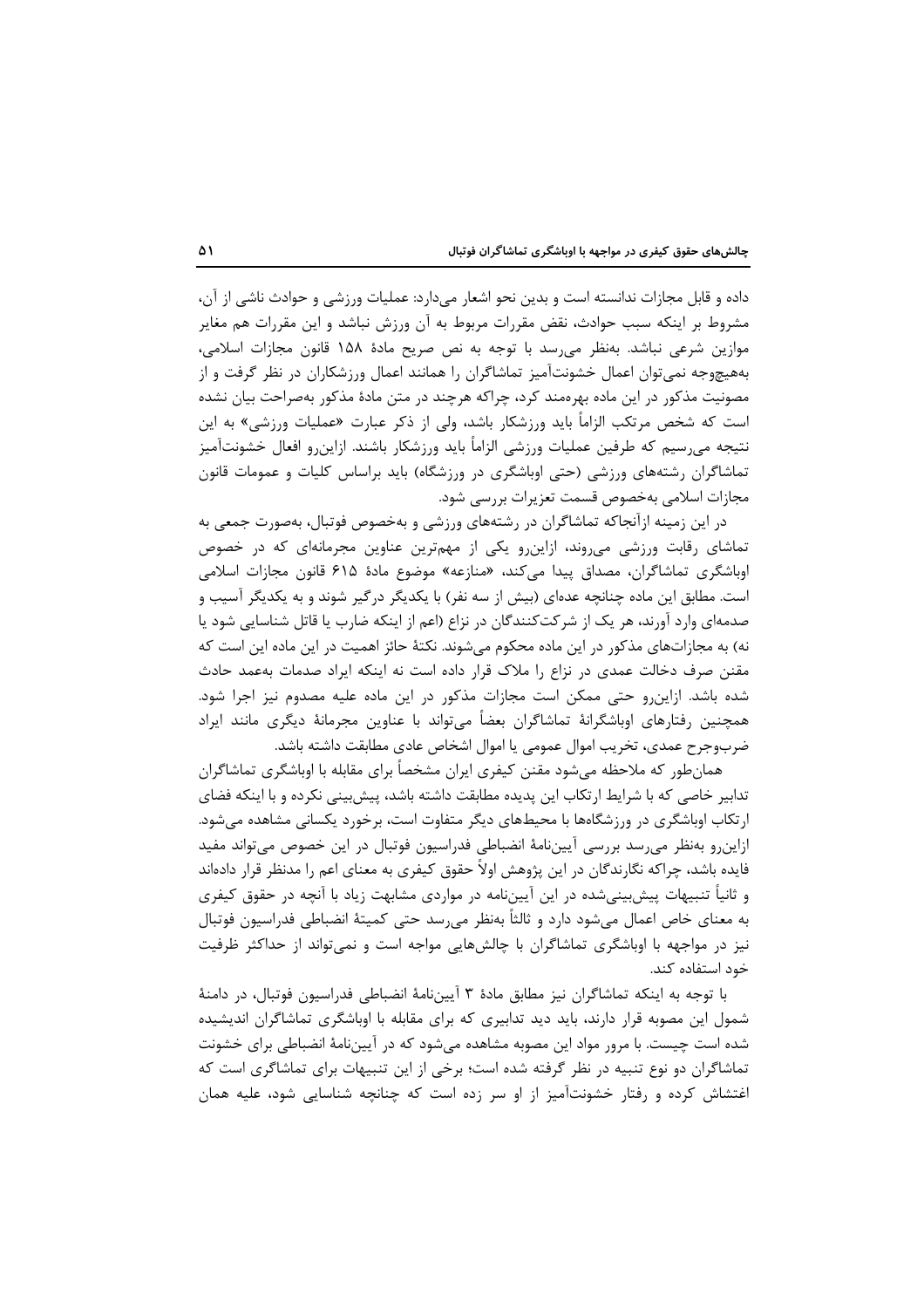ر ...<br>رواد پ<del>رت مقدق گفتر و جرم شن</del>گ هنده ۴۸ شهاده ۱، بعاد و قابستان ۱۳۹۷

تماشاگر بهعنوان شخص حقیقی اجرا می شود و برخی دیگر مربوط به باشگاه و تیم است که بهواسطهٔ خشونت تماشاگران منتسب به آنها، تنبیهاتی برایشان در نظر گرفته شده است. ویژگی بارز این تدابیر اولاً توسعهٔ مسئولیت اشخاص حقوقی و ثانیاً توسل بیش|زحد به جزای نقدی است. برای نمونه از مجموع آرای صادره در کمیتهٔ انضباطی فدراسیون فوتبال، تخلفات تماشاگران در رقابتهای فوتبال، بیشترین تعداد آرا را به خود اختصاص داده است؛ اما مهمترین راهکار و حربهای که این کمیته برای مقابله با خشونت تماشاگران از آن استفاده می کند، جریمهٔ نقدی است (صادقیپور و ديگران، ١٣٨٩: ٧٧). براي نمونه بند ٨ مادة ٢٢ آيينiمهٔ انضباطي فدراسيون فوتبال در خصوص تنبيه شخص تماشاگر اشعار میدارد: «در صورت حدوث هرگونه وقفه در روند مسابقه، در صورت شناسایی، فرد متخلف که منشأ ایجاد وقفه در جریان بازی گردیده است، به جریمهٔ نقدی تا سیصد میلیون ریال محکوم خواهد شد». همانطور که ملاحظه میشود، هرچند حداکثر مبلغ جریمهٔ مندرج در این بند بسیار سنگین است` و از این حیث، هیچ سنخیتی با شرایط تماشاگران فوتبال ایران ندارد، ولیکن از این نظر که حداقلی برای میزان جریمهٔ نقدی ذکر نشده است، می توان امیدوار بود که شرایط تماشاگر در زمان صدور حکم لحاظ خواهد شد. بهعبارتدیگر با توجه به اینکه بیشتر تماشاگرانی که برای تماشای فوتبال به ورزشگاه می آیند، کمسواد، مجرد، بیکار و جوان هستند، ازاینرو در نظر گرفتن چنین تنبیهی برای این قشر از جامعه، نشان از عدم احاطه بر موضوع و روشن نبودن مسئله برای مقنن دارد، چراکه نتایج تحقیقات بهعملآمده در خصوص وضعیت خانوادگی، معیشت و میزان درآمد تماشاگران فوتبال حاکی از آن است که تماشاگران فوتبال در ایران ازلحاظ درآمدی در حد بسیار پایینیاند و حتی والدین آنها نیز اغلب در مشاغل كمد, آمد فعالیت دا, ند. <sup>۲</sup>

مورد دیگری که به تنبیه فرد تماشاگر اشاره دارد، مادهٔ ۲۲ و ذیل بند ۳ است. ٌ مطابق این بند، در صورت شناسایی تماشاگر متخلف، وی به مدت دو سال از ورود به ورزشگاه منع خواهد شد. <sup>۲</sup> شایان ذکر است که این تنبیه در نظر گرفتهشده نیز با ایرادات جدی مواجه است؛ چراکه اولاً تماشاگران در کشور ما ساماندهی نشدهاند، بهنجوی که محل قرار گرفتن تماشاگران بر اساس شمارهٔ

١. اين مسئله سبب شده توسل بيش از حد كميتهٔ انضباطي به جزاي نقدي بهنحوي باشد كه بتوان گفت اين كميته در تأمين هزینههای فدراسیون، همانند یک اسپانسر(حامی مالی) عمل میکند، چراکه اگر میزان جریمههای نقدی این کمیته را در دورهای مشخص، حساب کنیم، درمی،ابیم که فدراسیون فوتبال از طریق جریمههای نقدی کمیتهٔ انضباطی میتواند بخش گستردهای از مشکلات مالی خود را جبران کند، بدون اینکه دردسر چگونگی تأمین بودجه را احساس کند.

۲. برای مطالعهٔ بیشتر در این زمینه ر.ک: قاسمی و دیگران، ۱۳۸۸: ۱۸۴: محمدکاظمی و دیگران، ۱۳۸۶: ۱۰۴؛ پاکنژاد و درانی،  $150.159$ 

۳. این بند چنین اشعار میدارد: «استفاده از پلاکارد و تابلو برای تحقیر حریفان و مقامات رسمی تیمها، از یک تا شش جلسه بازی .<br>بدون تماشاگر را در پی خواهد داشت و هر تماشاگری که عامل و مباشر اصلی این موارد بوده و مورد شناسایی قرار گرفته باشد، تا دو سال از ورود به ورزشگاهها منع خواهد شد».

۴. شایان ذکر است محرومیت تماشاگر متخلف از ورود به ورزشگاه با تنبیهی که برای باشگاهها مبنی بر برگزاری مسابقه بدون حضور تماشاگر در نظر گرفته میشود، تفاوت دارد.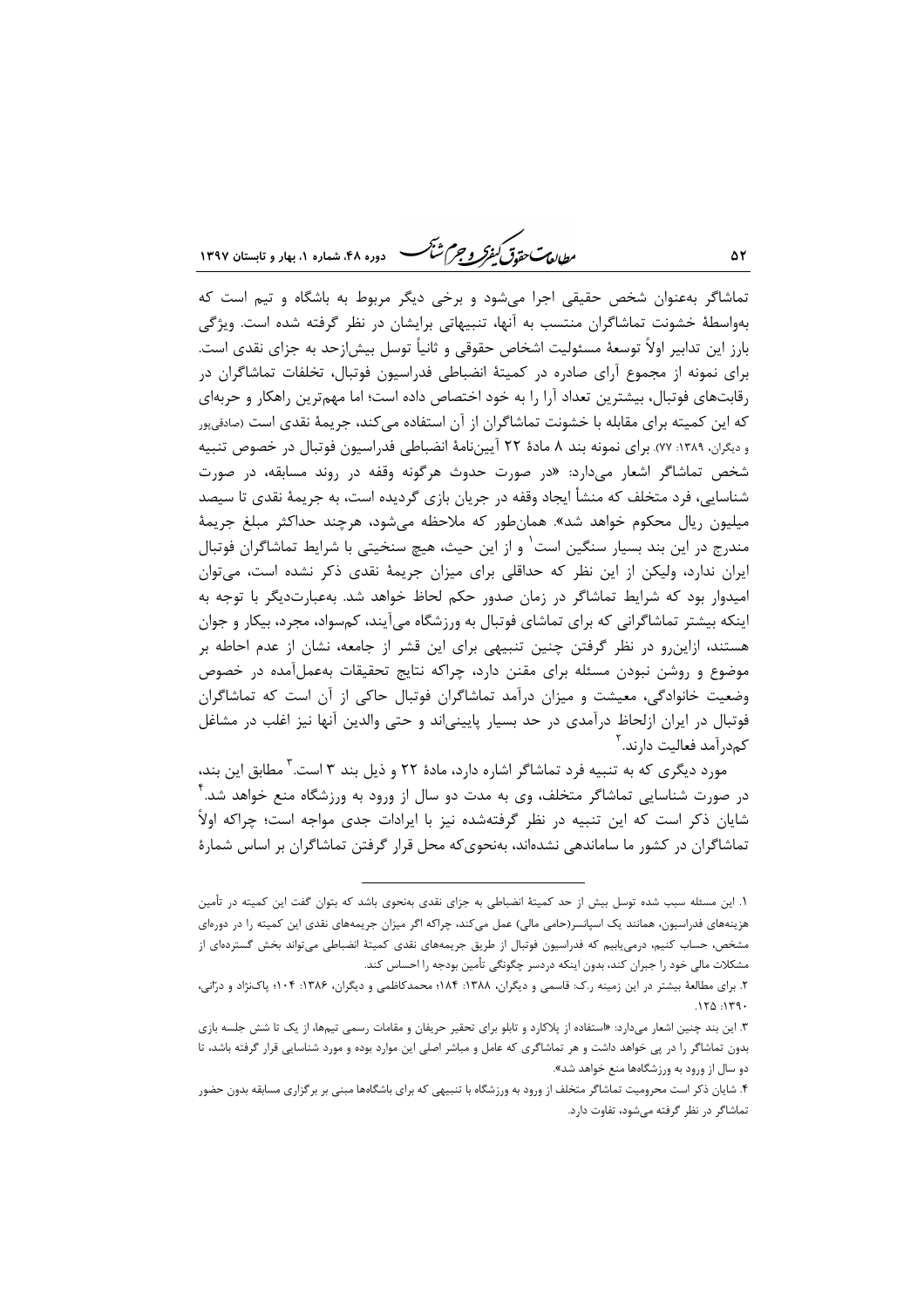بلیت نیست و هر فردی که زودتر وارد ورزشگاه شود، می تواند در هرجایی که تمایل دارد مستقر شود؛ ثانیاً برای اخذ بلیت جهت حضور در ورزشگاه، مدارک هویتی افراد بررسی نمیشود. ازاینرو با توجه به ساختار فوتبال ایران، این تنبیه بههیچوجه قابلیت اجرا پیدا نخواهد کرد. مگر اینکه برای رفع این ایراد، فرد خاطی را ملزم کنیم که در مواقع برگزاری مسابقات فوتبال در آینده، خود را به محلی مشخص مانند کلانتری محل معرفی کند' و تا پایان مسابقه در آنجا حضور داشته باشد.

در خصوص تنبیهات مختص باشگاهها (اشخاص حقوقی) که در آییننامهٔ انضباطی فدراسیون فوتبال به آنها اشاره شده است. باید اذعان کرد که این تنبیهات بسیار متنوعاند. مادهٔ ۲۱ این مصوبه تنبیهاتی را که برای اشخاص حقوقی قابل استفاده است، بیان کرده است<sup>۲</sup> که برخی از آنها برای مقابله با اوباشگری تماشاگران استفاده میشود. برای نمونه بندهای ۵ و ۶ و ۷ مادهٔ ۲۲ به پرتاب اشیای متفرقه یا آتش;ا و انفجاری به زمین مسابقه، هجوم هواداران منتسب به هر تیم به داخل ورزشگاه در زمان برگزاری مسابقه و… اشاره دارند. آنچه در این بندها بهوضوح قابل مشاهده است، رویکرد اتخاذشده در آیینiامهٔ انضباطی فدراسیون فوتبال برای مقابله با اوباشگری تماشاگران و مبتنی بر تمرکز بر مسئولیت اشخاص حقوقی است. شایستهتر آن بود که در هر مورد، تنبیه شخص حقوقی منوط به عدم شناسایی شخص حقیقی می شد یا حداقل در صورت شناسایی متخلف، برای شخص حقوقی تخفیف بیشتری قائل میشدند. اهمیت این امر وقتی بیشتر حس میشود که بدانیم با توجه به عدم سازماندهی تماشاگران تیمها، فرض حضور تماشاگری از یک تیم در بین تماشاگران تيم , قيب، اصلاً بعيد نيست.

### ۳. چالش های مقابله با او باشگر ی تماشاگر ان

آنچه تاکنون بدان پرداخته شد، در زمینهٔ راهبردهای حقوق کیفری و تدابیر آییننامهٔ انضباطی فدراسیون فوتبال بەمنظور مقابله با اوباشگری تماشاگران بود که بەاجمال به این نتیجه رسیدیم که برای مقابله با اوباشگری تماشاگران در فوتبال باید شرایط و عوامل متعددی را در نظر بگیریم تا واکنشی متناسب و کارآمد پیش بینی شود.

۱–۳. چالش های مر تبط با مشخصات تماشاگر ان بررسی ویژگیها و مشخصات تماشاگران فوتبال در اقصی نقاط جهان، حاکی از آن است که

۱. شبیه آنچه در مجازاتهای تکمیلی مندرج در مادهٔ ۲۳ قانون مجازات اسلامی مصوب ۱۳۹۲ وجود دارد.

۲. تنبیهاتی که مادهٔ ۲۱ آیینiامه انضباطی برای اشخاص حقوقی در نظر گرفته است عبارتاند از: «تذکر کتبی؛ توبیخ شفاهی یا کتبی با درج در پرونده؛ جریمهٔ نقدی تا مبلغ سیصد میلیون ریال؛ عدم اجازهٔ نقل و انتقال؛ الزام به برگزاری مسابقه بدون حضور تماشاگر؛ الزام به برگزاری مسابقه در زمین بی طرف؛ محروم کردن از انجام مسابقه در ورزشگاه خاص یا استادیوم خودی؛ کسر امتیاز؛ تغيير نتيجهٔ مسابقات و بازنده نمودن با نتيجهٔ سه بر صفر؛ اخراج از مسابقات؛ تنزل به دستهٔ پايينتر؛ حذف تيم از دوره مسابقات؛ محروم نمودن از دوره مسابقات؛ تكرار مسابقه؛ الزام به استرداد جوايز (مدال، كاپ، وجه نقد)؛ سقوط تيم به رده پايينتر درصورتيكه در تعهد باشگاهها، شرط سقوط پیشبینی شده باشد.»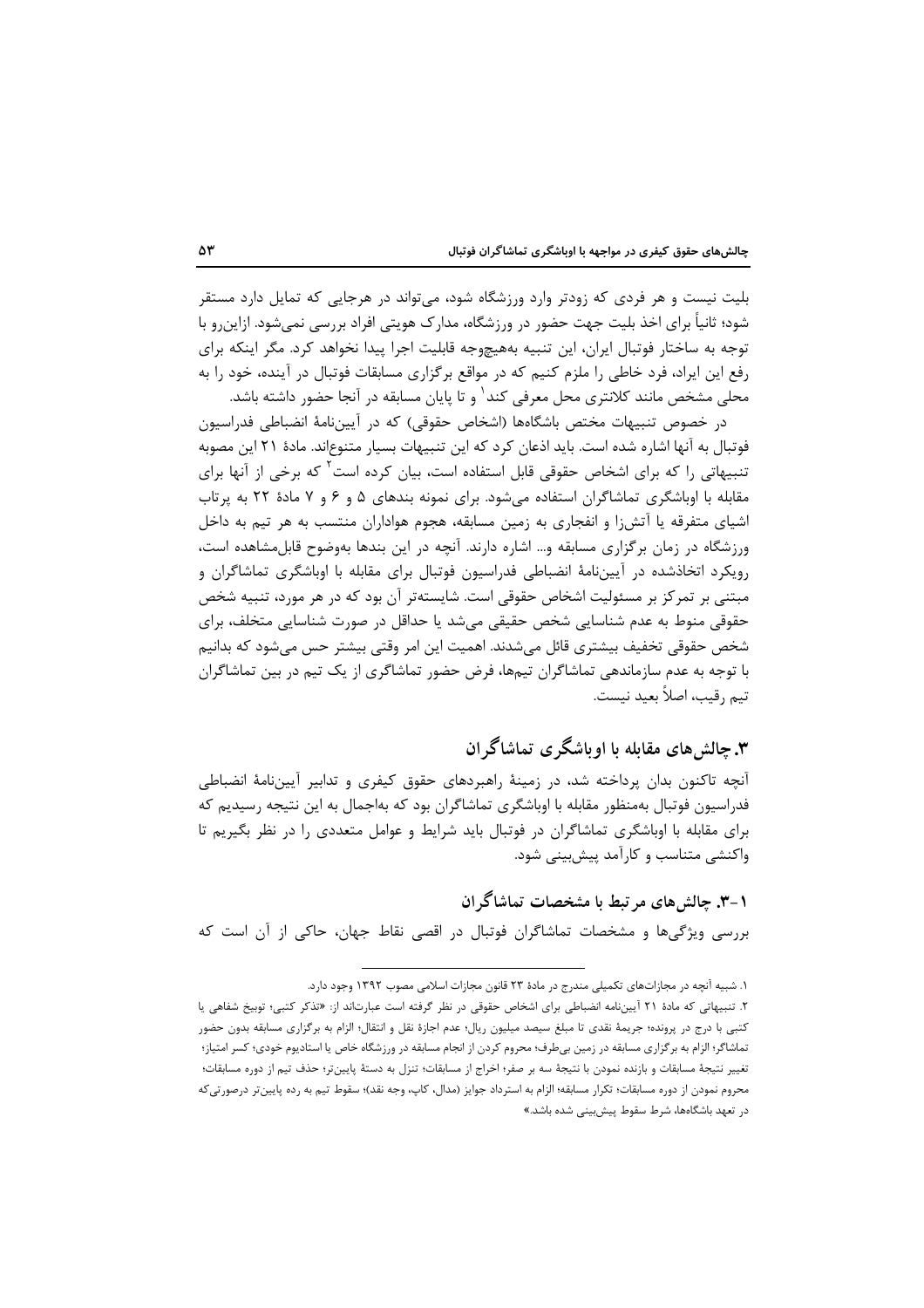ر ...<br>ر<u>طالعاس متمامی کمفرکر و جرم شنگ</u> هست دوده ۴۸ شماره ۱، بهار و تابستان ۱۳۹۷

تماشاگران فوتبال در کشورهای مختلف، ویژگیهای منحصربهفردی دارند که آنها را از تماشاگران فوتبال در نقاط دیگر جهان متمایز میکند.<sup>۱</sup> ازاین٫و تأمل در مشخصات تماشاگران، یکی از چالش-های حقوق کیفری در مواجهه با اوباشگری تماشاگران را نمایان می سازد. برای درک این مهم، با استفاده از نتایج یکی از تحقیقات میدانی<sup>۲</sup> بهعملآمده در این خصوص، به مشخصات تماشاگران فوتبال در ايران از حيث سن، وضعيت تأهل و ميزان تحصيلات و شغل اشاره مي شود. ۳

ازلحاظ وضعیت سنی، یافتههای پژوهش بهعملآمده در این زمینه حاکی از آن است که بیشترین فراوانی تماشاگران مسابقات فوتبال متعلق به گروههای سنی نوجوانان و جوانان ماست، بەطورىكە ۸۳/۹ درصد تماشاگران ,ا افراد ۲۵ سال و كمتر تشكيل مى،دهند<sup>1</sup> و مابقى بيش از ۲۵ سال سن دارند. همچنین ازنظر وضعیت تأهل یافتههای پژوهش مذکور بهعملآمده در این زمینه حاکی از آن است که بیشتر افرادی که برای تماشای فوتبال به ورزشگاه میآیند، مجردند، بهطوری که از کل جامعهٔ آماری ۸۴/۶ درصد مجرد و ۱۵/۴ درصد متأهل هستند. درنهایت از منظر میزان تحصیلات و شغل، بیشتر افرادی که برای تماشای فوتبال به ورزشگاه میآیند، تحصیلاتی کمتر از دیپلم دارند و اغلب بیکارند. بهنحویکه ۷۵/۸ درصد از حجم نمونه را افراد دیپلم و پایینتر تشکیل دادند و حدود ۲۵ درصد افراد را تحصیلات دانشگاهی داشتند. در میان جامعهٔ آماری ۲۳/۲ درصد پاسخگویان شاغل بودند، ۲۹/۹ درصد دانشآموز، ۲۶/۳ درصد بیکار، ۱۵/۹ درصد دانشجو و ٣/٩ درصد نيز سرباز بودند (قاسمي و ديگران، ١٣٨٨: ١٨٧).

همان طور که ملاحظه می شود آمارهای ارائهشده حکایت از این دارد که بیشتر تماشاگرانی که برای مشاهدهٔ مسابقهٔ فوتبال به ورزشگاه میآیند، مشخصات بارزی ازجمله مجرد بودن، نوجوان و محصل بودن، بیکاری و درآمد پایین دارند. این ویژگیها بهخصوص سن تماشاگران حاضر در ورزشگاه، سبب شده است دست مقنن در بهکارگیری تنبیهات مختلف بسته باشد، چراکه با عنایت به سیاست کیفری مبتنی بر تسامح نسبت به اطفال و نوجوانان، استفاده از تمامی ابزار ممکن برای مقابله با اوباشگری تماشاگران امکانپذیر نیست.

از مهمترین عواملی که سبب شده است حقوق کیفری برای مقابله با اوباشگری تماشاگران کارآمدی لازم را نداشته باشد، بی¤وجهی مقنن به همین موضوع است. این مسئله سبب شده است سیاست کیفری اتخاذشده در آیینiامهٔ انضباطی فدراسیون فوتبال، برای مقابله با اوباشگری

١. برای مثال تحقیقات نشان داده است که در فرانسه و انگلیس بیشتر اغتشاشها و اوباشگری تماشاگران مربوط به افراد بیکار، ناتوان از کار یا اشخاصی با خانوادههای مسئلهدارند که بهسبب فقدان وابستگی خانوادگی یا اجتماعی درصدد کسب هویت از طریق عضویت در باندهای اراذل و اوباش هستند. در اتریش نیز بیشتر هواداران اوباشگر از میان قشرهای پایینی جامعه هستند. بهطور متوسط ۲۳ درصد و در برخی باشگاهها تا ۴۰ درصد افراد هوادار ثبتشدهٔ باشگاهی بیکارند (رحمتی، ۱۳۸۸: ۲۱۷).

۲. جامعهٔ آماری پژوهش، کلیهٔ تماشاگران مسابقهٔ فوتبال بین دو باشگاه استقلال و پرسپولیس در تاریخ ۱۳۸۶/۱/۱۰ (تقریباً هشتاد هزار نفر) بودند.

۳. برای مطالعهٔ بیشتر در این زمینه و ملاحظهٔ شاخصههای دیگری از تماشاگران فوتبال ایران از جمله وضعیت خانوادگی، میزان درآمد، سابقه محکومیت، نحوهٔ حضور در ورزشگاه و… ر.ک: محمدکاظمی و دیگران، ۱۳۸۶: ۱۰۴؛ پاکنژاد و درانی، ۱۳۹۰: ۱۲۵. ۴. از این تعداد، ۵۲/۶ درصد ۲۰ ساله و کمترند.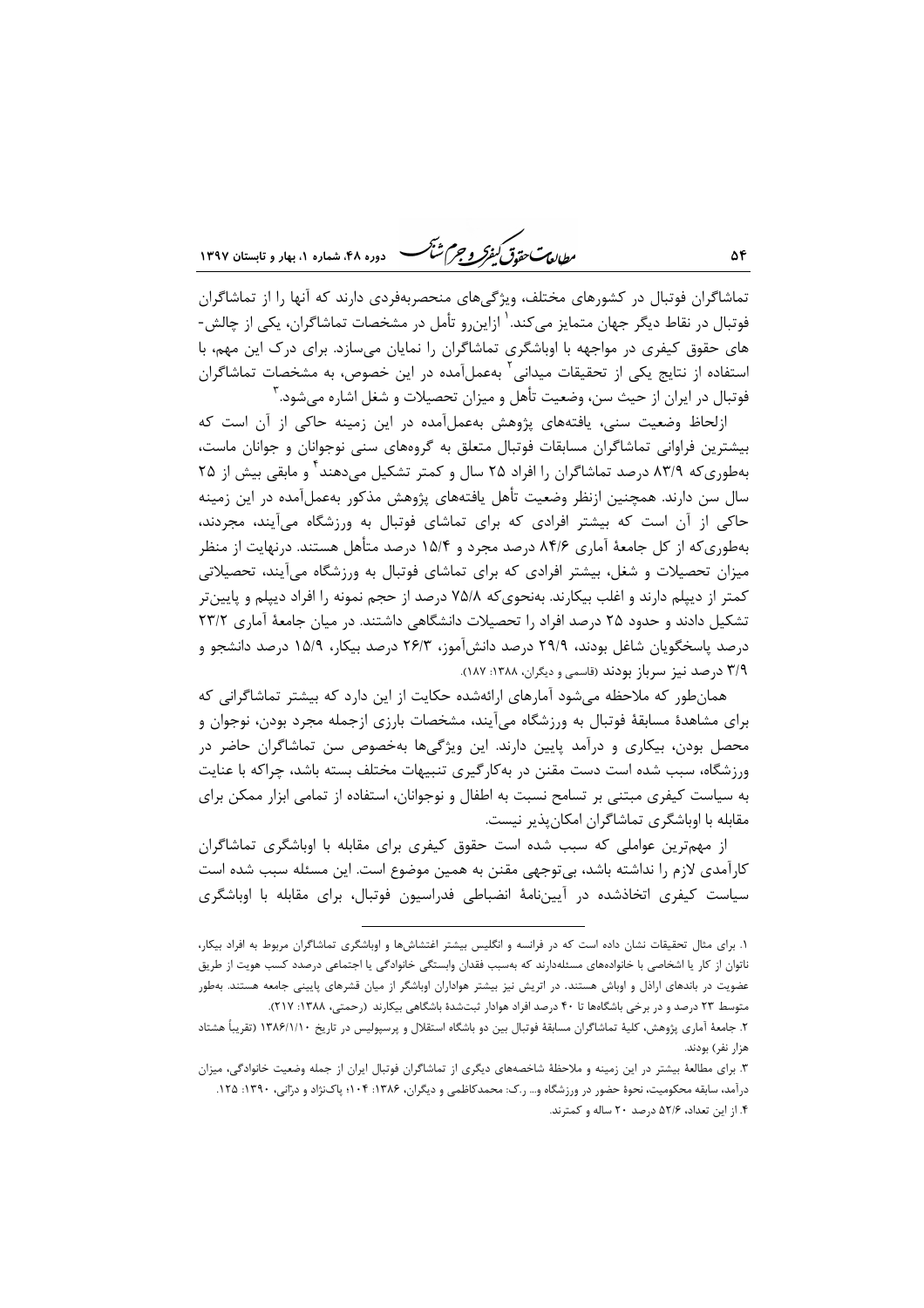تماشاگران بهعنوان شخص حقیقی، بهواسطهٔ بی توجهی به این ویژگیها، به سیاستی متروک و غیرقابل استفاده تبدیل شود. ایراد جدی وارد به سیاست کیفری اتخاذی مقنن برای مقابله با اوباشگری تماشاگران در ورزشگاه، در نظر گرفتن جریمهٔ نقدی سنگین برای افرادی با مشخصات مذکور، است که بههیچوجه نمی تواند کارآمدی لازم را داشته باشد. شایان ذکر است با توجه به عدم تبعیت الگوهای اوباشگری و خشونت تماشاگران در کشورهای مختلف، باید بیش از هر چیز بر مطالعات بومی تکیه کرد، چراکه نتایج تحقیقات متعدد در این زمینه نشان داده است علل بروز اوباشگری و خشونتهای تماشاگران در کشورهای مختلف یکسان نیست. برای مثال در انگلستان طبقهٔ اجتماعی، در اسکاتلند و ایرلند فرقهگرایی مذهبی، در اسپانیا ملیگرایی و تکبر قومی، در ایتالیا اختلافات و تبعیضهای اقتصادی- اجتماعی از عاملهای مهم و تأثیرگذار در شکلگیری معضل خشونت طرفداران فوتبال محسوب مىشوند. ازاينرو با تفاوتهايى كه مشاهده شد، نمىتوان انتظار راهحل مشترک برای مواجهه با این معضل را در کشورهای گوناگون داشت. به همین دلیل در کشورهایی مانند ایتالیا، آلمان، هلند و اسپانیا توجه محققان به پژوهشهای صرفاً بومی معطوف شده است (رحمتی، ۱۳۸۸: ۲۱۷).

## ۲-۳. چالش های مرتبط با کار کر د مثبت تماشاگر ان

امروزه اهمیت حضور تماشاگران و تأثیرات مثبت آنها در رقابتهای ورزشی برای همگان آشکار شده است و تماشاگران از ارکان اصلی ورزش محسوب میشوند. اهمیت حضور تماشاگران در رقابتهای ورزشی بهحدی است که سبب میشود ورزشکارانی که خود را در حضور دیگران می-بینند، حداکثر تلاش خود را در رقابت ورزشی بهکار گیرند. نتایج تحقیقات در این زمینه حاکی از این است که در رقابتهای ورزشی عملکرد فرد، تنها از تعامل اجتماعی که میان او و هم تیمیهایش تأثیر نمیپذیرد، بلکه زمانی که ورزشکاری خود را در حضور چندین نفر احساس می کند یا زمانی که مورد توجه تودهای از تماشاچیان قرار می گیرد، هرچند میان او و آنها هیچ رابطهای نباشد، عملکردش تحت تأثیر واقع می شود (قدیمی، ۱۳۹۰: ۳۲).

بی شک تماشاگران بی شمار رشتهٔ ورزشی فوتبال از مهمترین عوامل رشد و توسعهٔ این رشتهٔ ورزشی|ند. اهمیت این موضوع بهحدی است که از تماشاگران فوتبال بهعنوان یار دوازدهم تیمها یاد می شود و همواره مربیان و بازیکنان در مصاحبههای پیش از بازی خود، از طرفدارانشان میخواهند برای تشویق تیم محبوب خود به ورزشگاه بیایند، پس از انجام مسابقه نیز چنانچه پیروز از زمین خارج شوند، موفقیت را مدیون تماشاگران میدانند و آن را به طرفداران خود تقدیم می کنند و چنانچه بازنده از زمین خارج شوند، از تماشاگران عذرخواهی میکنند و برای جبران آن، به تماشاگران امید مے دھند.

تماشاگران از طُرق مختلف بر یک رقابت ورزشی تأثیر میگذارند. تأثیرات انگیزشی تماشاچیان از مهمترین مواردی است که بر سیستم عصبی و سیستم خودمختار تأثیر میگذارد و موجب بهوجود آمدن تغییرات هورمونی و تحریک عضلات، فشارخون، ضربان قلب و غیره خواهد شد. در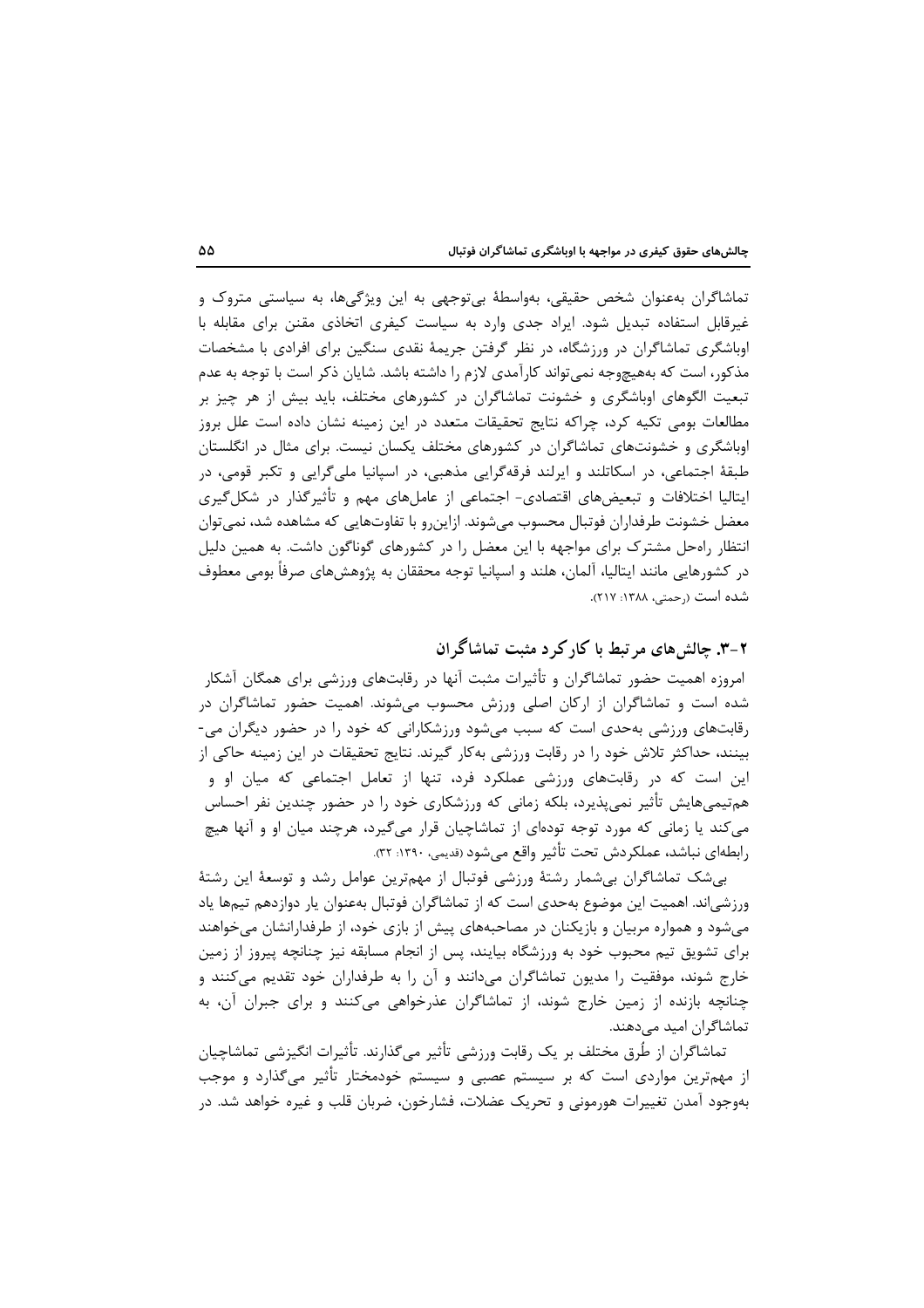ردار بهت حقدتی کنفرکر و جرم ش<sup>ت</sup>ک دوره ۴۸، شماره ۱، بهار و تابستان ۱۳۹۷

این فرایند با افزایش ترشح آدرنالین در بدن، سوخت کافی تأمین میشود و ورزشکاران از حداکثر توان و نیروی خود بهره می گیرند. این مسئله سبب میشود وقتی مهارت ورزشی بهخوبی یاد گرفته شده است، به سبب فراهم آمدن میزان انگیزه و انرژی لازم، اجرای آن نیز در حضور تماشاچی با کیفیت بهتری همراه باشد. ازاین٫و میتوان گفت صرف حضور فیزیکی دیگران سبب آزاد شدن انرژی است که در مواقع معمولی آزاد نمیشود (آهولا و هتفیلد، ۱۳۷۲: ۵۱۵).

امتیاز میزبانی مسابقات یکی از زمینههای تأثیرگذار برای حضور تماشاگران است، چراکه غالب تیمها در بازیهای خانگی عملکرد بهتری دارند، به همین دلیل تیمها در مسابقاتی که میزبان هستند، ادعا میکنند که محکوم به بُرد هستند. میانگین نتایج بازیها نشان میدهد که معمولاً از مجموع مسابقات انجامگرفته در زمین خودی موفقیت بیشتری نصیب تیمها میشود و از مجموع بازیهای خارج از موطن، میزان باخت بیشتر است.<sup>۱</sup> ازاین٫رو برای احتراز از این امر، تیمهایی که امکانات زیادی دارند، برای شبیهسازی تمرین با شرایط مسابقه در زمین حریف، از اسپیکرهای بزرگ با صدای جوّ ورزشگاهی که در آن بازی دارند، استفاده میکنند و حتی با کشیدن تصویر آدم در سکوی ورزشگاه این امر را به بازیکنان تلقین میکنند که شما در معرض حضور دیگران قرار دارید و از این طریق سعی دارند بازیکنان را با شرایط مسابقه هماهنگ کنند تا هنگام بازی در زمین حریف، کارایی خود را از دست ندهند (صفری، ۱۳۹۳: ۱۰۳).

بهطورکلی کارکردهای مثبتی که برای حضور تماشاگران در ورزش برشمردیم، درزمینهٔ راهكارهاي مقابله با اوباشگري تماشاگران را تحت تأثير قرار مىدهد. بديهي است تنبيه و مجازات تماشاگران یک رشتهٔ ورزشی، نیازمند تدابیر و سازوکارهای خاص است و توسل به مجازاتهای معمول برای مقابله با اوباشگری تماشاگران، با توجه به اینکه تماشاگرانی که برای تماشای یک رشتهٔ ورزشی به ورزشگاه میآیند، سرمایههای اصلی ورزش محسوب میشوند، کار چندان سنجیدهای بهنظر نمی رسد و بهنوعی با اهداف کلی ورزش منافات دارد. اهمیت حضور تماشاگران در ورزشگاهها موجب شده است که حتی کمیتهٔ انضباطی فدراسیون فوتبال نیز، برای مقابله با اوباشگری تماشاگران از تمامی راهکارهای ممکن استفاده نکند و در بسیاری از موارد به جریمهٔ نقدى باشگاه اكتفا شود.

شایان،ذکر است که تحمیل مسئولیت اعمال تماشاگران بر باشگاهها نیز نیازمند سازوکار و ساختار خاصی است. در حال حاضر با وضعیت فعلی ورزشگاههای ایران، انتساب تماشاگران به یک باشگاه تنها بر اساس محل قرار گرفتن تماشاگران تعیین می شود که انتساب صحیحی نیست ً، چراکه همانطور که اشاره شد، امکان حضور فردی در میان تماشاگران تیم مقابل و ایجاد اغتشاش، فرض بعیدی بهنظر نمی رسد. در مواردی هم که کمیتهٔ انضباطی فدراسیون فوتبال، حکم به

۱. البته این امر در مورد تیمهای همسطح عینیت می،یابد و چنانچه یکی از تیمها نسبت به دیگری از جایگاه بالاتری برخوردار باشد، ممكن است اين قضيه چندان صادق نباشد.

۲. در بسیاری از احکام صادره از کمیتهٔ انضباطی نیز شاهد آنیم که از عبارت «تماشاگران تیم … » استفاده نمی شود، بلکه اشاره میشود، «تماشاگران منتسب به تیم …».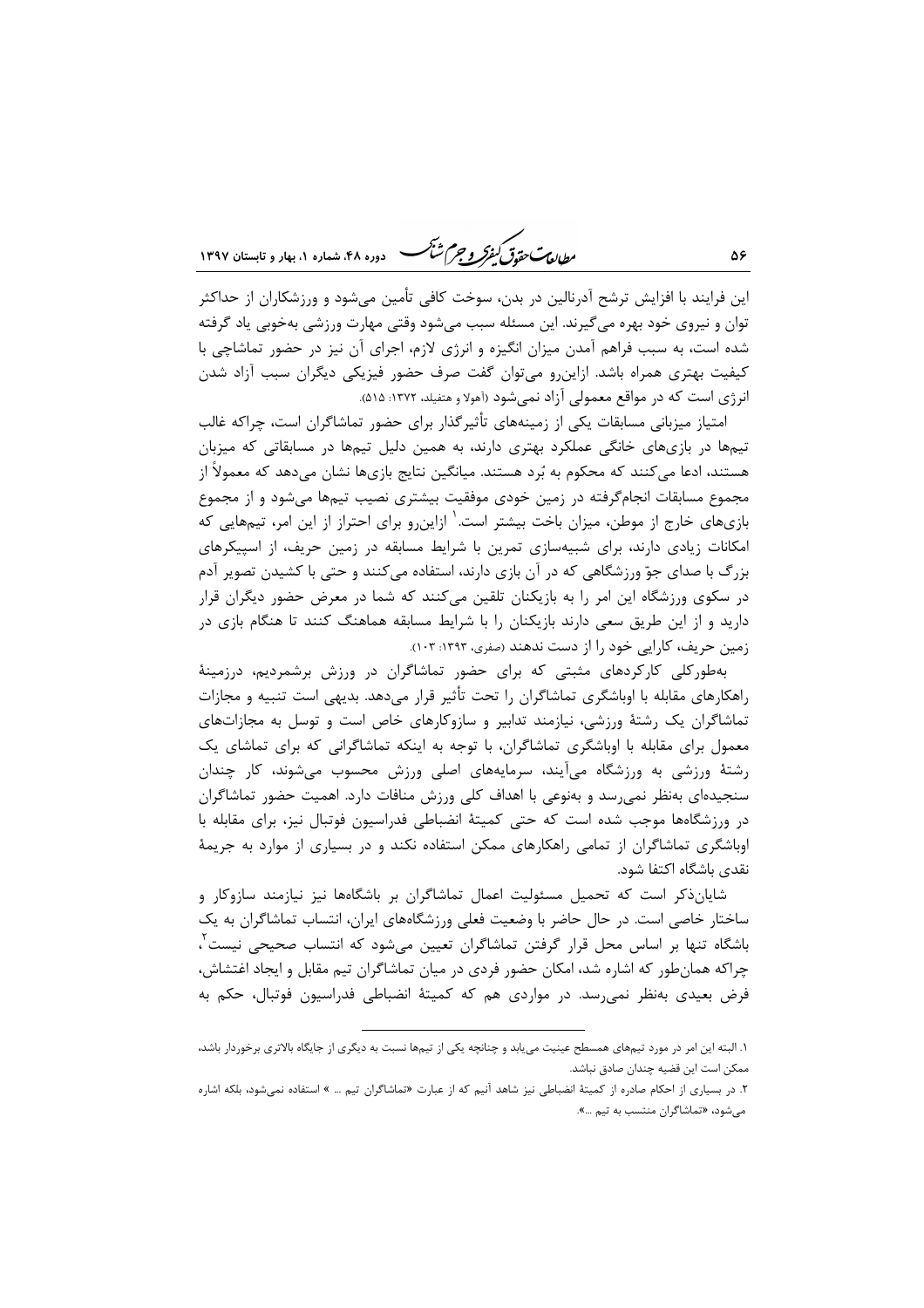برگزاری بازی بدون تماشاگر و محرومیت تماشاگران از حضور در ورزشگاه می۵هد٬ بعضاً از احکام تعليقى استفاده مى كند. اين نوع تصميم كميتهٔ انضباطي مبتنى بر مصالح يک رشتهٔ ورزشى است. این امر در خصوص تیمهای پرطرفداری همچون پرسپولیس، استقلال و … بیشتر به چشم می خورد و استفاده از محرومیت تماشاگران معمولاً بهعنوان آخرین حَربه در نظر گرفته می شود.

# ۳-۳. چالشهای مقابله با رفتار جمعی تماشاگران

پیامدهای حضور تماشاگران در ورزشگاهها به تأثیرات مثبت آن محدود نمی شود، چراکه رفتارهای تماشاگران در ورزشگاه بهدلیل پیروی از هنجارهای خاص «رفتار جمعی»<sup>۲</sup> بعضاً به بروز نابهنجاريهايي منجر شده است كه مهمترين ويژگي آن، نداشتن انسجام ساختاري و فقدان نسبي سازوکارهای کنترل اجتماعی است. این ویژگی سبب میشود که هرچند افراد تشکیلدهندهٔ جمعیت، افرادی موجه و فرهیخته باشند، ولیکن تحت تأثیر فضای ورزشگاه و قرار گرفتن در انبوه بی شکل، رفتارهایی از خود بروز دهند که در شرایط عادی موافق چنین رفتارهایی نباشند (فتحینیا،  $PAYI: PYI$ 

درواقع می توان گفت حضاری که برای تماشای یک رویداد ورزشی در مکانی جمع میشوند، احساس میکنند از قدرت فوق|لعادهای برخوردارند و دیگر کسی نمیتواند جلوی آنها را بگیرد. در این خصوص برخی معتقدند تماشاگران میتوانند بهطور ناخودآگاه بر یکدیگر تأثیر بگذارند. این فرایند ,ا «سرایت ,فتاری»<sup>۳</sup> مے نامند که به معنای انجام ناخودآگاه اعمال و رفتار دیگران است (عبدلی، ۱۳۸۴: ۱۱۴). بهعبارتدیگر از مهمترین عواملی که رفتارهای اعتراضآمیز را تسهیل میکند، حضور دیگران یا تماشاچیان حاضر در صحنه است. حضور داشتن جمعی از افراد یا دیگران را ناظر و تماشاچی رفتار خود دیدن، روحیهٔ معترضان را تقویت میکند و انگیزهٔ آنها را برای کنشهای جمعي افزايش مي،دهد. وقتي كه افراد در يک خشونت جمعي شركت مي كنند، تصورشان اين است که دیگر بر رفتارهای آنان نظارتی وجود ندارد و پلیس یا دستگاه قضایی نمی تواند آنها را شناسایی و کنترل کند. رفتارهای نابهنجار افراد در یک جمع معمولاً دارای ویژگیهایی است که سبب می شود حقوق جزا برای مقابله با آنها (برای مثال اوباشگری تماشاگران فوتبال) با مشکل مواجه ىاشد.

اولین ویژگی رفتار تماشاگران، حالت غیرشخصی رفتار افراد حاضر در ورزشگاه است. وقتی شخصی به جماعت میپیوندد، هویتش تحتالشعاع همین جماعت قرار می گیرد و در جماعت مستغرق میشود. استغراق شخص در جماعت چنان او را ازخودبی خود می کند که موقتاً از

3. Behavioral Contagion

۱. در زمینهٔ مقابله با اوباشگری تماشاگران برخی معتقدند محرومیت از بازی راهکاری مؤثر و کارامدی در پیشگیری از رفتارهای ضد  $\Delta$ Morris *et al.*, 2003: 2-6 ) (Morris *et al.*, 2003: 2-6).

۲. رفتار جمعي «Collective behavior» فعاليتي اجتماعي است كه در شرايط زودگذر و بدون ساختار رخ مي دهد. رفتار جمعي اغلب عاطفي، غيرقابل پيش بيني و اتفاقي است كه معمولاً خارج از محدودهٔ فعاليتهاي اجتماعي بهوقوع مي پيوندد (ستوده، ١٣٨١:  $(115-1)$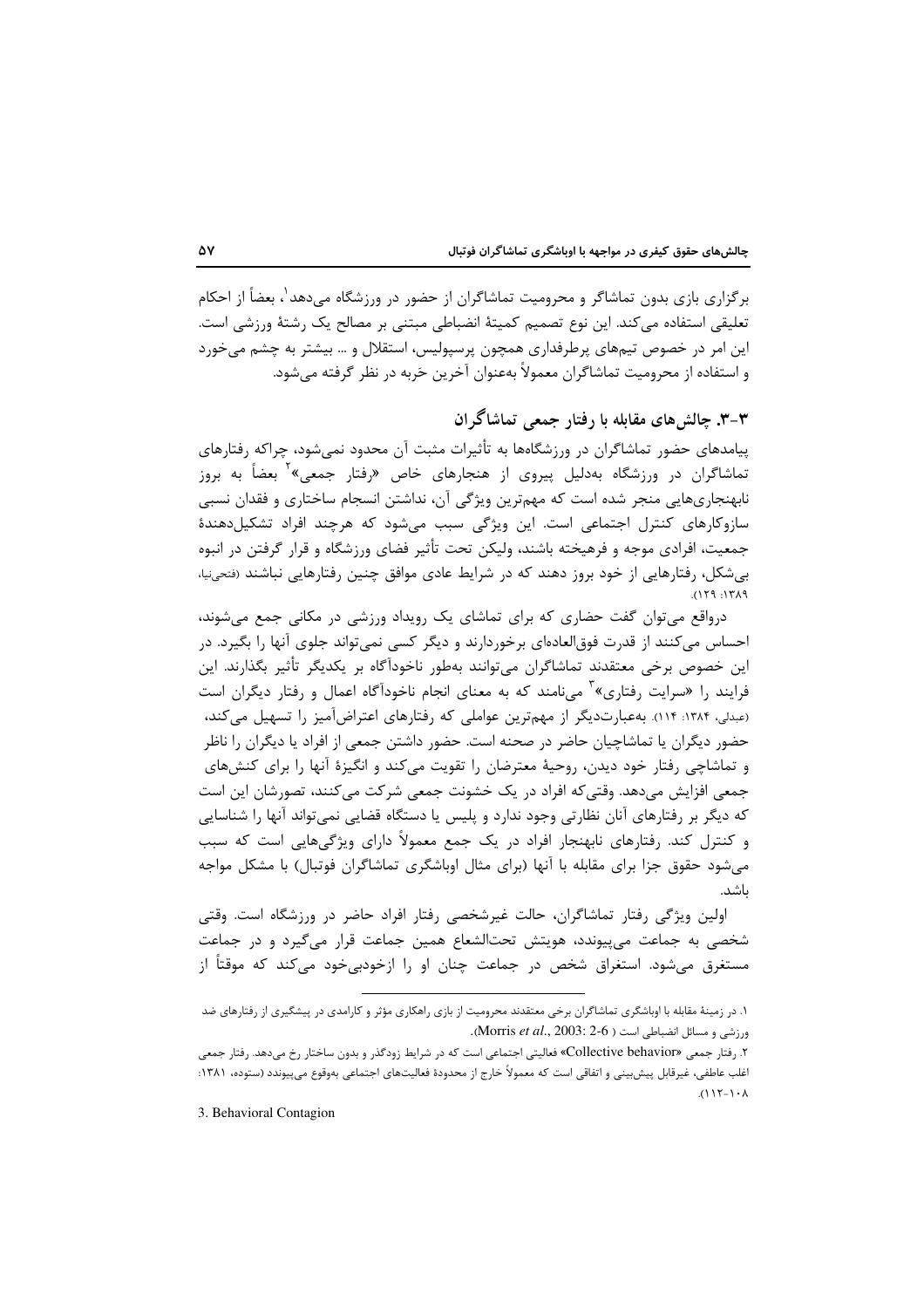بطابع ستحقدق كنفركه وجرم شبحب 

مقتضيات خصوصي خود غافل مى شود. اين فرايند لزوماً نتيجهٔ تصميم خود فرد نيست، بلكه اقتضاى طبيعت جماعت است (كوئن، ١٣٨٧: ٣٨۴). حالات غيرشخصى افراد در جمع سبب «فردیتزدایی»<sup>1</sup> از او می شود. ازاین و افراد وقتی در یک جماعت معترض قرار می *گ*یرند، کنترل رفتار خود را از دست میدهند و درنتیجهٔ آن، رفتارهای خشن و غیرقابل کنترل از آنها سر میزند. این رفتار زمانی شدیدتر میشود و بیشتر بروز میکند که بهسبب تراکم زیاد جمعیت معترضان، امکان گمنامی بیشتر باشد (شریفی، ۱۳۸۸: ۱۹-۱۸). پس میتوان گفت یکی از مهمترین مسائلی که حقوق جزا برای مقابله با اوباشگری تماشاگران باید لحاظ کند، این است که تجمع انبوه جمعیت تماشاگران از مناطق و بعضاً شهرهای مختلف که یکدیگر را نمی شناسند، اهرمهای درونی کنترل و نظارت بر رفتار را تضعیف میکند. این گمشدگی در میان سایر تماشاگران، به فرد اجازه میدهد تمایلات فروخوردهٔ هنجارشکنانهٔ خود را بروز دهد و دست به هر کاری ازجمله اوباشگری، خشونت و تخریب اموال و امکانات عمومے<sub>،</sub> بزند. <sup>۲</sup>

دومین ویژگی رفتار افراد در جمع نیز این است که افراد در جمع احساس گمنامی و ناشناسی میکنند. ۱ هنگامیکه فرد خود را جزی از یک گروه بزرگتر میبیند که در آن رفتار شخصیاش چشمگیر نیست، پاسخهای عاطفی اش بیشتر از قیدوبند رها می شود. اعضای جماعت احساس میکنند که در بین بیگانگان گمشدهاند؛ ناشناسی به آنها این امکان را میدهد که آزادانهتر و بی برواتر از مواقع عادی رفتار کنند.<sup>۴</sup> ازاین رو از گمنامی و ناشناسی خود در میان جمع سوءاستفاده کرده و همهٔ بار گناه اعمالشان ,ا به دوش دیگران و جمع می|ندازند<sup>۵</sup> (ستوده، ۱۳۸۱: ۱۱۵-۱۱۴). درواقع می توان گفت «تسهیل اجتماعی» ٌ رفتار افراد در جمع نیز مشکل دیگری است که حقوق جزا را برای مقابله با اوباشگری تماشاگران با چالش مواجه کرده است. بهطوری که حضور دیگران موجب تسهیل عملکرد و تشدید کنشهای تکتک افراد میشود. حضور در جمع و دیگران را ناظر و تماشاچی رفتار خود دیدن، هر یک از کنشگران را برای بروز کنشهای جمعی شدیدتر برمی|نگیزد

6. Social Facilitation

<sup>1.</sup> Deindiniduation

۲. بهعنوان نمونهای از زیانهای اقتصادی رفتارهای خشونتآمیز تماشاگران بازیهای شهرآورد میتوان به بازی دیماه ۱۳۷۹ تیمهای استقلال و پرسپولیس اشاره کرد که ۷۱۵ دستگاه اتوبوس شرکت واحد در این بازی دچار خسارت کلی شدند (رحمتی،  $(50.151)$ 

۳. برای نمونه نتایج تحقیقی در این خصوص نشان مے دهد افرادی که با لباس های ناشناس وارد ورزشگاه شدند، بهمراتب بیش از حالتی که با لباس خودشان درحالیکه اسامی آنها روی لباسشان نوشته شده بود، اوباشگری از خود نشان دادند (بدار و دیگران،  $(TTT - 1T\lambda)$ 

۴. در واقع نگارندگان معتقدند همرنگی با جماعت از مسائلی است که حقوق جزا برای مقابله با اوباشگری تماشاگران با آن مواجه است و می بایست آن رامورد لحاظ کند. ضربالمثل «خواهی نشوی رسوا، همرنگ جماعت شو» نیز به همین موضوع اشاره دارد.

توزیع مسئولیت نیز از مفاهیمی است که به این موضوع اشاره دارد. برای مطالعهٔ بیشتر در این زمینه ر.ک: مرتضوی، ۱۳۸۶: ۱۵. ۵. در این زمینه برخی معتقدند در جماعت احساس مسئولیت شخص بهدلیل گمنامی پایین میآید و بعد از خرابکاری جمعی همهٔ بار گناه و مسئولیت را به دوش جماعت مینهند. آنان معمولاً بهسادگی پشت حجاب گمنامی پنهان میشوند و ادعا میکنند که گناه از آنان نبوده است و خود را از ارتکاب هر گونه جرمی مبراً میکنند (کوئن، ۱۳۸۷: ۳۸۴).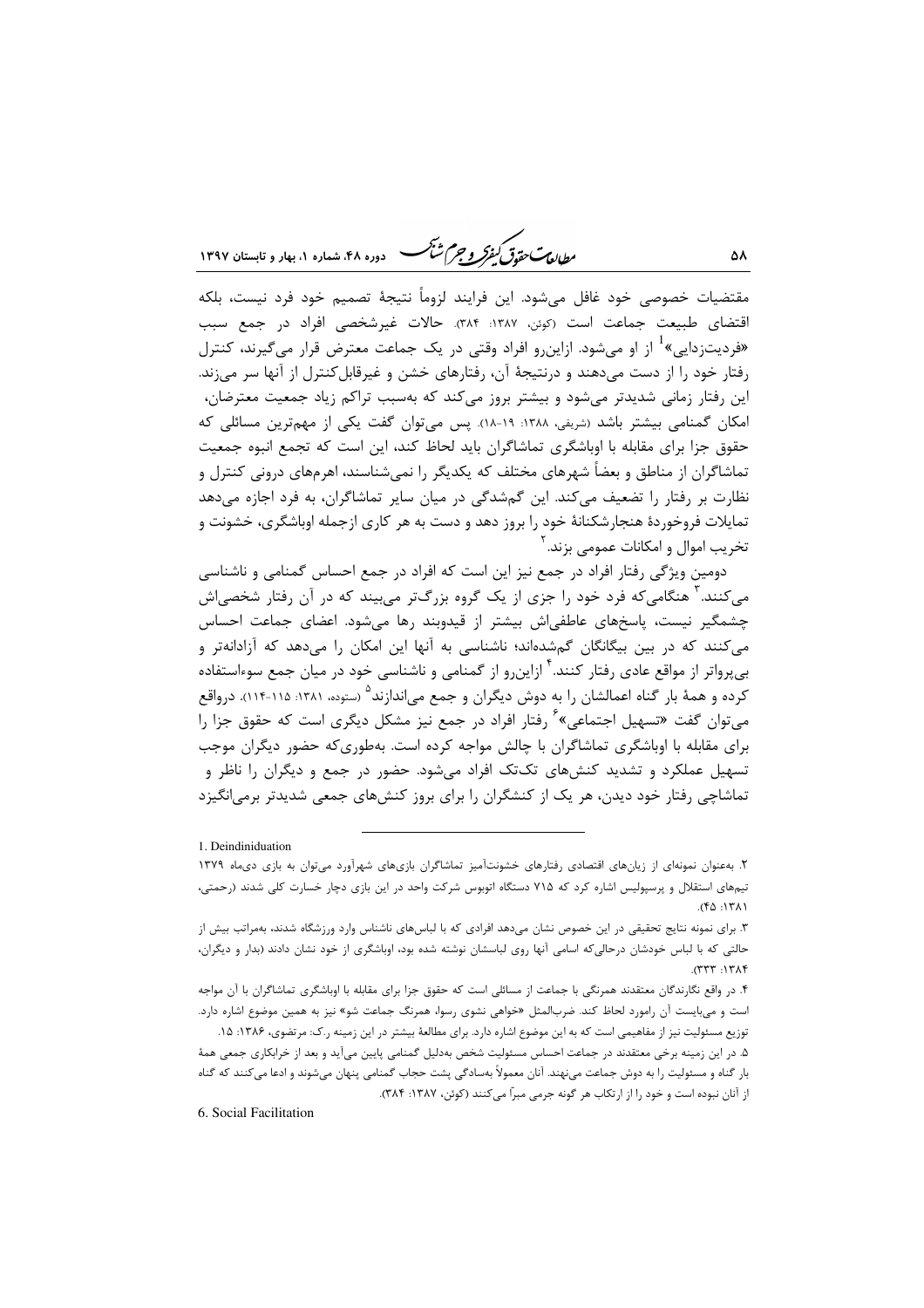(شریفی، ۱۳۸۸: ۲۲-۲۱). درواقع افرادی که در ورزشگاه به اعمال خشونتآمیز متوسل می شوند، وقتی خود را در میان عدهای دیگر میبینند، احساس میکنند که در شرایط بحرانی، دیگران از آنان حمایت میکنند، ازاین٫و احساس ایمنی آنان فزونی می،یابد و به٫احتی مرتکب اعمال اوباشگرانه مى شوند.

سومین ویژگی تلقینپذیری بالای افراد در جمع است. اعضای جماعت بهدلیل فقدان رهبری تثبیتشده، بیشتر براساس تلقین عمل میکنند.<sup>۲</sup> در این زمینه مشکلی که حقوق جزا برای مقابله با اوباشگری تماشاگران با آن مواجه است، به اصل «سرایت اجتماعی»<sup>۲</sup> در رفتار جمعی برم*ی گ*ردد. مطابق این اصل مهمترین دلیل نقض هنجارهای اجتماعی ٔ توسط جماعت معترض، عامل سرایت است، زیرا وقتی یک یا چند نفر از معترضان، بهصورت تکانهای یا آگاهانه، هنجاری را نقض میکنند، برای مثال یک مأمور انتظامی را مورد یورش قرار میدهند یا شیشه یک ساختمان دولتی را آماج حمله قرار میدهند، دیگران نیز نیندیشیده و خودانگیخته با آنان «همنوایی»<sup>۵</sup> میکنند. گویی، هنجارشکنی بهیکباره به هنجار تبدیل می,شود. ⁄ درواقع می,توان گفت صرف حضور در جمع، افراد را ترغيب به انديشه و عمل يكسان مي سازد (شريفي، ١٣٨٨: ١٩).

در این زمینه باید اذعان داشت با توجه به مشکلاتی که حقوق کیفری برای مقابله با اوباشگری تماشاگران با آنها مواجه است، بهنظر می رسد راهحلهای کنترل اوباشگری تماشاگران فوتبال، به لحاظ دشواریهای مقابله با رفتار جمعی تماشاگران، باید اغلب متمرکز بر تدابیر پیشگیرانه باشد، چراکه هر بهانهای اعم از قضاوت نابجای داور یک مسابقه، باخت تیم خودی و حتی برد آن تیم ممکن است به بروز خشونت و ایجاد غائله و پدیدهٔ اوباشگری منجر شود که برای مقابله با آن بیشک با دشواری بیشتری مواجه خواهیم بود.<sup>۷</sup> برای این منظور تدابیری ازجمله امکان بازبینی حوادث بحثبرانگیزی که تماشاگران آن را اجحاف در حق تیم خود می،دانند، مستقر کردن مأموران مخفی در داخل محافل تماشاگران متعصب، استفادهٔ هدفمند از دوربینهای مدار بسته جهت تلقین حس دیده شدن و در معرض کنترل قرار داشتن به تماشاگران بهنحویکه احساس گمنامی نکنند، تربیت نیروی پلیس متخصص برای کنترل رفتار جمعی تماشاگران، مکانیزه کردن فرایند فروش

4. Social Norms

چو پُر شد نشاید گرفتن به پیل» مسعدی شیرازی ۷. «سرچشمه شاید گرفتن به بیل

۱. در این زمینه مفهوم «هیستیری جمعی یا جنون جمعی» نیز از مفاهیم مشابهی است که به موقعیتی اطلاق میشود که در آن، مردم خویشتنداری خود را از دست میدهند و به شیوهای برانگیخته و نامعقول رفتار میکنند. آنها هنگام وحشتزدگی همدیگر را تحریک به وحشت بیشتری می کنند (ستوده، ۱۳۸۱: ۱۲۱).

۲. تلقین فرایندی است که فرد با آن، وسیلهٔ رفتار میشود. به یک محرک پاسخهایی بدهد، بدون آنکه کنترل سنجیدهای بر ماهیت پاسخ بهعمل آورد. تمایل به پاسخ دادن به محرک بدون آنکه فرد جوانب امر را بسنجد، تلقینپذیری نامیده مے شود (ستوده، ۱۳۸۱: ۱۱۳).

<sup>3.</sup> Social Contagion

<sup>5.</sup> Conformity

۶. برای مطالعهٔ بیشتر در خصوص مفهوم همنوایی، همرنگی و اقسام آن ر.ک: لطفی، ۱۳۸۱-۱۳۸۹-۱۵۹؛ ارونسون، ۱۳۸۲: ۵۲؛ احمدی، ۱۳۸۲: ۹۳.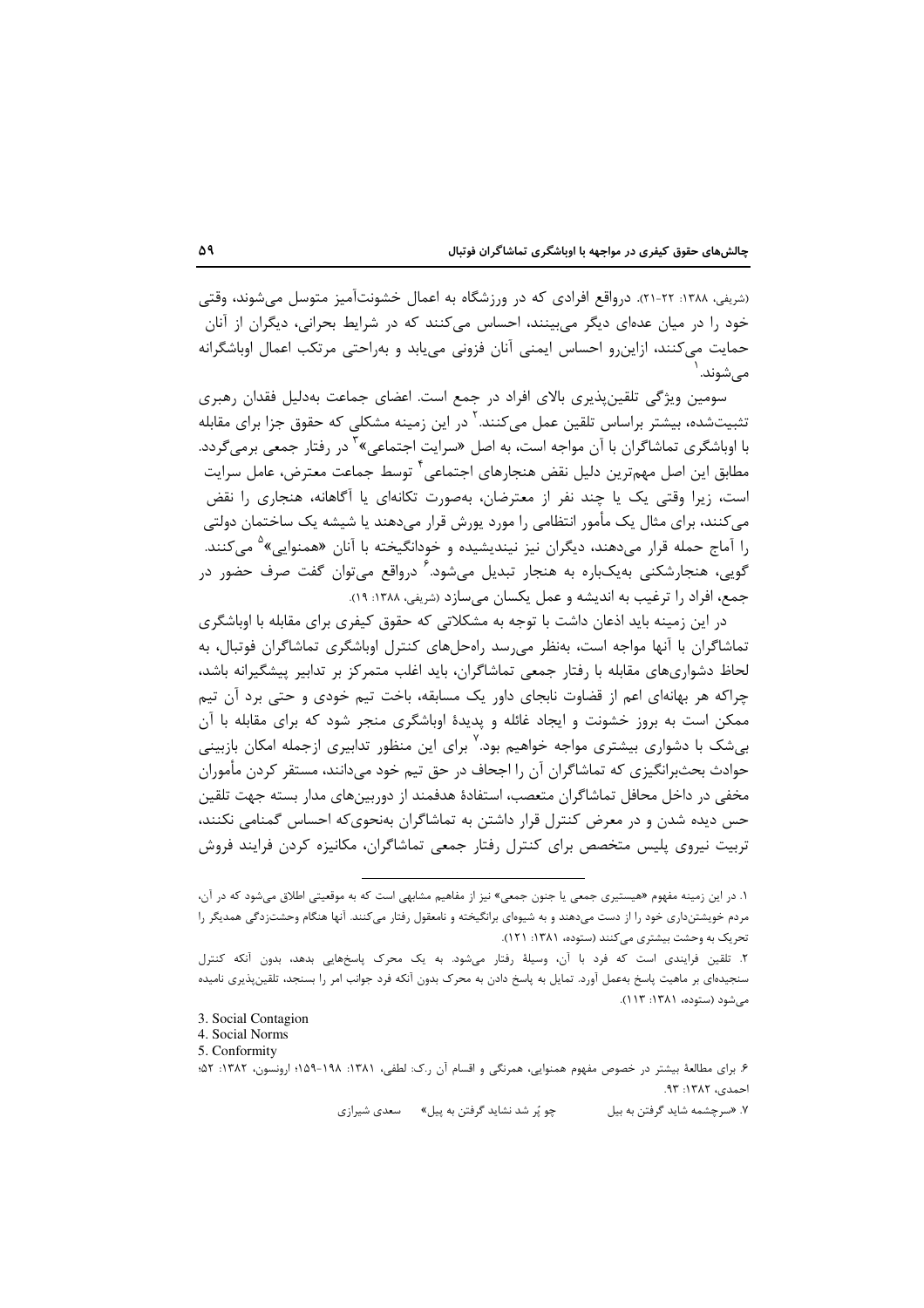ر<br>رواده سی متحدق کفر و جرم شنگ هنده ۴۸، شعاده ۱، بعاد و قابستان ۱۳۹۷

بلیت از طریق اینترنت و ساماندهی سکوها و صندلیهای ورزشگاه از طریق شمارهگذاری آنها و ثبت مشخصات تماشاگری که در آن محل مستقر است و …، میتوانند به کنترل بیشتر رفتار جمعی تماشاگران فوتبال کمک کنند.

### نتىجەگىرى

در جهان امروز، مجموعههای ورزشی مراکزی هستند که یکی از پرتراکمترین گردهماییها و همایشهای انسانی را برگزار میکنند. حضور تماشاگران در رقابتهای ورزشی میتواند دارای پیامدهای مثبت و منفی زیادی باشد. اوباشگری تماشاگران از پیامدهای منفی حضور تماشاگران در ورزش است که رشتهٔ ورزشی فوتبال بهدلیل حجم بالای تماشاگرانش چه در استادیوم و چه بیرون از آن، زمینهٔ مساعدی را برای بروز آن فراهم میکند. در این زمینه اگرچه اوباشگری تماشاگران بعضاً با عناوین مجرمانهای مانند توهین، منازعه، ایراد ضربوجرح عمدی و تخریب اموال عمومی مطابقت دارد، چالشهایی که حقوق کیفری در مواجهه با اوباشگری تماشاگران با آنها مواجه است، سبب شده است برخوردی شایسته و مطابق مواد مذکور نسبت به اوباشگری تماشاگران بهعمل نیاید و باوجود مسلم بودن برخی عناوین مجرمانه، اغلب با رسیدگی در کمیتهٔ انضباطی فدراسیون فوتبال خاتمه می یابد و کمتر شاهد آنیم که این موارد برای رسیدگی به دادگاه ارجاع شود.

در نظر گرفتن ملاحظاتی ازجمله ویژگی خاص تماشاگران فوتبال در ایران (نوجوان، محصل، بیکار، مجرد، درآمد پایین و…)، اهمیت و نقش مثبت تماشاگران در توسعهٔ ورزش و اینکه اوباشگری تماشاگران بیش از هر چیز تحت تأثیر جو حاکم بر ورزشگاه و محصول رفتار افراد در جمع است، سبب شده حقوق کیفری (به معنای اعم) نتواند از تمام ظرفیت خود برای مقابله با پدیدهٔ اوباشگری در تماشاگران استفاده کند. ازاین رو بهناچار سیاست خاصی را در آییننامهٔ انضباطی فدراسیون فوتبال اتخاذ کرده که بر دو اصل مهم بنا شده است؛ اولین اصل توسعهٔ مسئولیت اشخاص حقوقی است و اصل دوم توسل بیش|زحد بر تنبیه جریمهٔ نقدی است. اتکای کمیتهٔ انضباطی فدراسیون فوتبال بر این تنبیه بهحدی است که بهجرأت میتوان گفت این کمیته در تأمین هزینهها فدراسيون، همانند يک اسپانسر عمل مي کند.

درنهایت با توجه به چالشهایی که حقوق کیفری در جهت مقابله با پدیدهٔ اوباشگری تماشاگران در فوتبال با آن مواجه است، باید گفت که یک راهبرد کارآمد و موفق برای مقابله با اوباشگری تماشاگران الزاماً نباید صبغهٔ کیفری و سرکوبگرانه داشته باشد، نکتهای که متأسفانه در قانون گذاریها و سیاستهای کیفری تاکنون مغفول مانده و مورد بیمهری قرار گرفته است. ازاین٫و پیشنهاد می شود مقرون بهصرفهترین راهحلها در این زمینه استفاده از تدابیر پیشگیرانه است، چراکه به لحاظ ویژگیهایی که برای رفتار جمعی تماشاگران برشمردیم، امکان بهکارگیری تدابیر سرکوبگرانهٔ حقوق کیفری در این حوزه به نتایج مطلوب منتهی نخواهد شد. ازاین و تدابیری ازجمله امکان بازبینی حوادث بحثبرانگیز، مستقر کردن مأموران مخفی در داخل محافل تماشاگران متعصب، استفادهٔ هدفمند از دوربینهای مدار بسته بهمنظور تلقین حس دیده شدن،

 $\zeta$ .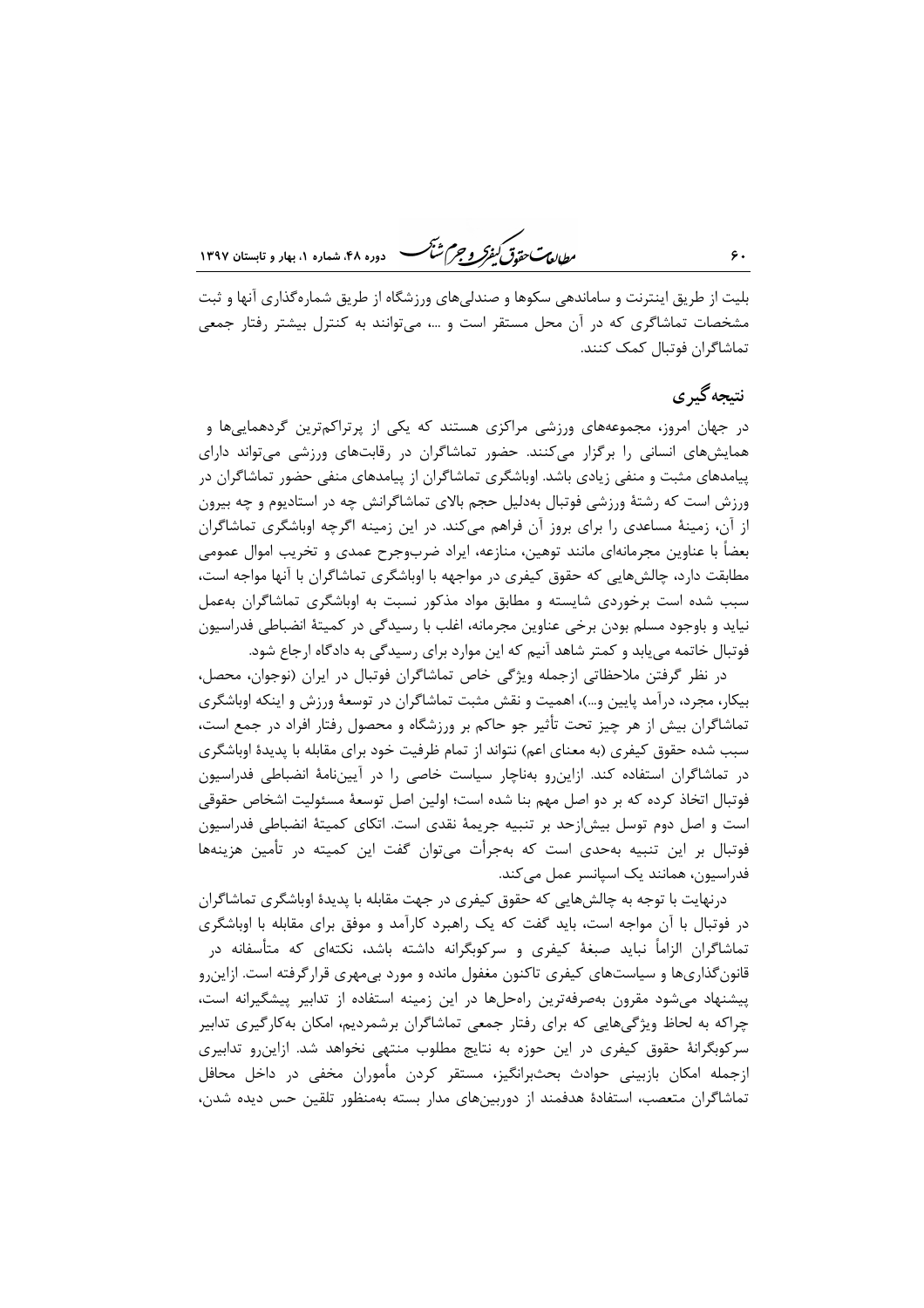تربیت نیروی پلیس متخصص برای کنترل رفتار جمعی تماشاگران، مکانیزه کردن فرایند فروش بلیت از طریق اینترنت و ساماندهی سکوها و صندلیهای ورزشگاه از طریق شمارهگذاری آنها و ثبت مشخصات تماشاگری که در آن محل مستقر است، بهبود امکانات رفاهی ورزشگاهها، توجه به نقش نخبگان ورزشی، رسانهها و تبلیغات، نقش جامعهشناسان، روان و واحدهای فرهنگی باشگاهها میتواند به کنترل بیشتر رفتار جمعی تماشاگران فوتبال کمک کند.

#### منابع

#### الف) فارسى

- ۱.اسمسلر، نیل (۱۳۸۰). *تئوری رفتار جمعی،* ترجمهٔ رضا دژاکام، چ اول، تهران: مؤسسهٔ یافتههای نوین و نشر دواوین.
- ۲.اهولا، اسو؛ هتفیلد، براد (۱۳۷۲). ر*وان شناسی ورزش با رویکرد روانی اجتماعی*، ترجمهٔ رضا فلاحی و محسن حاجیلو، چ اول، تهران: سازمان تربيت بدني.
- ۳.ایولاسال، ژان (۱۳۷۹). «رویکرد جرمشناختی به خشونت در ورزش (بحثی در زمینهٔ جرمشناسی عملیات ورزشی)»، ترجمهٔ علی حسین نجفی ابرندآبادی، *نشریهٔ تحقیقات حقوقی*، ش ۲۹و ۳۰.
	- ۴. بدار، لوک؛ دزیل، ژوزه؛ لامارش، کوک (۱۳۸۴). *روانشناسی اجتماعی*، ترجمهٔ حمزه کنجی، چ چهارم، تهران: ساوالان.
- ۵.پارسامهر، مهربان؛ ترکان، رحمتالله (۱۳۸۹). «بررسی عوامل مؤثر بر هواداری افراد از تیمهای فوتبال لیگ ایران»، *مجلهٔ* جامعه *شناسی ایران،* دورهٔ دوازدهم، ش ۳.
- ۶.پاکنژاد، محسن؛ درانی، کمال (۱۳۸۸). «رفتارهای تهاجمی تماشاگران فوتبال و علل روانی و اجتماعی آن»، *نشریهٔ رشد و* يادگيري حركتي-ورزشي، ش ٣.
- ۷.جان بزرگی، ابراهیم (۱۳۹۰). «عوامل روانشناختی مؤثر بر بروز رفتارهای تخریبی جمعی (موردکاوی تماشاگران فوتبال)»، فصلنامة مطالعات امنيت اجتماعي، ش ٢٧.
- ۸.جوان جعفری، عبدالرضا؛ صفری، صادق (۱۳۹۳). «چالشهای حقوق کیفری در مواجهه با خشونت ورزشکاران در فوتبال»، فصلنامهٔ پژوهش حقوق کیفری دانشگاه علامه طباطبایی، سال سوم، ش ۹.
- ۹.حاج بیگی، محمدرضا؛ مسعودی، احمدرضا (۱۳۸۵). «خشونت و پرخاشگری در فوتبال و راهکارهای کنترل آن»، *فصلنامهٔ امنیت*، سال پنجم، ش ۱و۲.
- ۱۰. رایلی، توماس؛ ویلیامز، مارک (۱۳۸۴). *علم و فوتبال*، ترجمهٔ عباسعلی گایینی، فتحالله مسیبی و محمد فرامرزی، چ اول، تهران: كميتة ملى المپيک.
- ۰۱۱ رحمتی، محمدمهدی (۱۳۸۱). برر*سی جامعهشناسی عوامل مؤثر در خشونت و پرخاشگری در ورزش فوتبال*، پایاننامهٔ دورهٔ دکتری جامعهشناسی دانشکدهٔ علوم اجتماعی، دانشگاه تهران.
- ۱۲. --------------------- (۱۳۸۳). «بررسی اعتبار تجربی تئوری ناکامی-پرخاشگری، تماشاگران فوتبال شهر تهران»، *فصلنامهٔ* علمی پژوهشی رفاه اجتماعی، سال چهارم، ش ١۴.
	- ۱۳. ------------- (۱۳۸۶). «تأملي جامعهشناسانه بر تجاري شدن ورزش»، *نشريهٔ حرکت*، دورهٔ ۳۲، ش ۳۲.
	- ۱۴. ----------------- (۱۳۸۸). *جامعهشناسی خشونت ورزشی*، چ اول، تهران: انتشارات علمی و فرهنگی.
	- ۱۵. ---------------- (۱۳۸۲). *بررسی پرخاشگری و خشونت در ورزش فوتبال*، رسالهٔ دکتری علوم اجتماعی، دانشگاه تهران.
- ۱۶. رحمتی، مهدی؛ محسنی تبریزی، علیرضا (۱۳۸۲). «بررسی عاملهای جامعهشناختی خشونت و پرخاشگری تماشاگران فوتبال (مطالعهٔ موردي شهر تهران)»، *فصلنامهٔ المپيک*، ش ۲۴.
- ١٧. رحيمي، قاسم؛ اميرتاش، علىمحمد؛ خبيري، محمد (١٣٨٠). «بررسي مديريت ايمني در ورزشگاههاي فوتبال كشور از ديدگاه تماشاگران، بازیکنان و مدیران اجرایی»، *مجلهٔ پژوهش در علوم رفتاری*، ش ۴.
	- ۱۸. ستوده، هدایتالله (۱۳۸۱). *روانشناسی اجتماعی*، ویرایش دوم، چ ششم، تهران: آوای نور.
- ۱۹. شریفی، رضا (۱۳۸۸). «بررسی ابعاد روانشناختی خشونتگرایی جمعیت اغتشاشگر و روشهای تأثیرگذاری بر آن»، *فصلنامهٔ* م*طالعات بسيج*، سال دوازدهم، ش ۴۵.